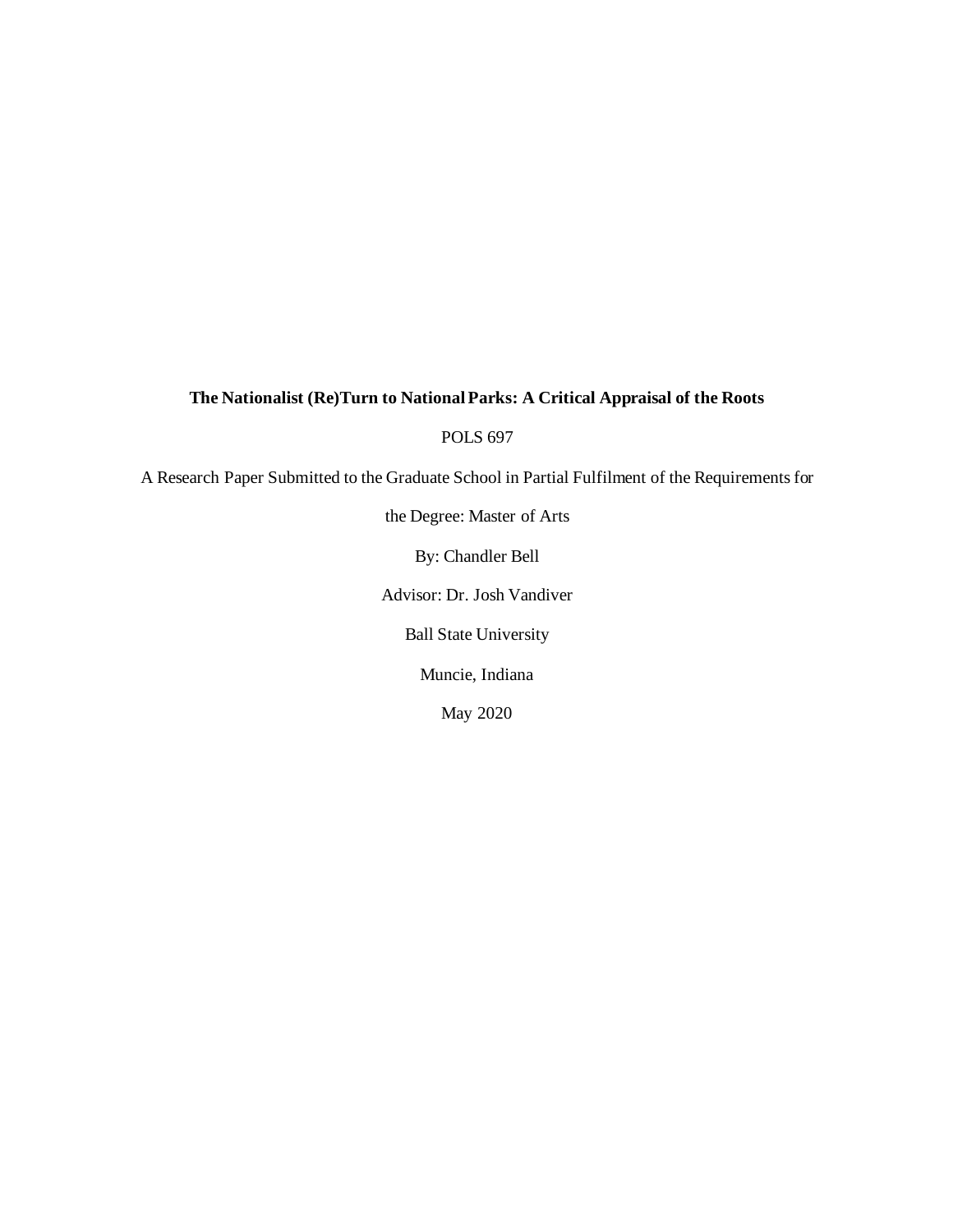### **Abstract**

Domestic visitation demographics dub America's national parks as homogenously white. This paper argues that current quantitative explanations to this puzzle fail to take into consideration the historical roots of the environmental conservation movement and how those effects are translated today. President Theodore Roosevelt, Madison Grant, and John Muir have a history of advocating for policy and ideological positions that were exclusionary to racial minorities and immigrants, setting a precedent of exclusion. Contemporary white nationalist groups are reclaiming this ideology by establishing public land as neo-white gathering spaces under the guise of environmentalism. Furthermore, domestic attacks from right-wing extremists have been on the rise since the attacks of September 11, 2001. There have been incidents the past few years that suggest environmentalism provides an additional motive to radical right-wing extremists. This paper hopes to gain a better understanding of the links between (1) environmentalism and race and (2) environmentalism and far-right extremism by analyzing the homogeneity of national parks and the exclusionary roots of the conservation movement. Furthermore, if there is a way the adverse effects can be mitigated, the Environmental Justice movement may provide solutions.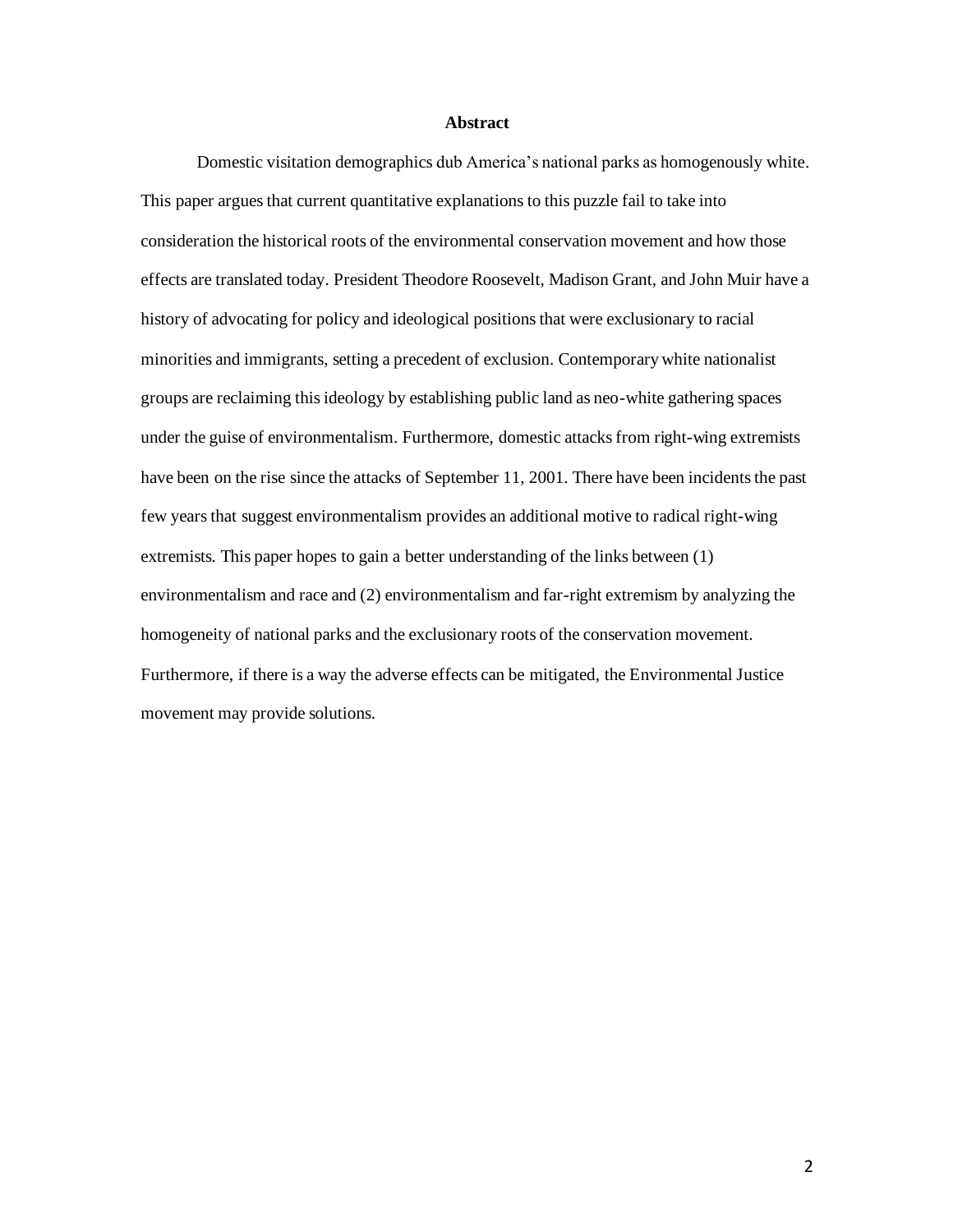### **Introduction**

When Yellowstone was Congressionally established as the first national park in 1872, it was designated as "a public park or pleasuring-ground for the benefit and enjoyment of the people."<sup>1</sup> Nearly 150 years since its founding, one could reasonably assume that the National Park Service (NPS) would push a liberal-progressive narrative of diversity and inclusivity for park-goers and employees. While their websites may make this claim, research dating back to the early 1960s show that national park visitors do not reflect the demographic face of America. The summer of 2019, I experienced this firsthand (appendix 1). Embarking by myself on the 28-hour drive to live and work at Yellowstone for the next three months was challenging—I did not know anyone and, barring a few exceptions, was unsure of what to expect. I had hoped that it would be a memorable experience and that I would meet people from all over the world—both held true. The international presence for employees and visitors was immense; roughly half of the tour busses making their rounds read "Tour Asia" on the sides. Being exposed to so many international communities and differing languages, it was reasonable to assume that the park was a hub of diversity. When analyzing the international demographics, this held true, but was not the case when looking domestically. The location where I resided, Canyon Village, was home to 400 employees at the peak of the season and the demographics were anything but diverse. Looking back, the number of domestic black, Asian, or Hispanic employees was single digits. What about Yellowstone attracted such a homogeneous employee base, and what can be done to make them more inclusive?

The demographic composition of the United States is increasingly diverse, but racial/ethnic minority groups are substantially underrepresented in visiting national parks. A national survey conducted by Xiao et al. shows that 36 percent of white Americans not of Hispanic origin had visited a national park within the previous two years. For Hispanic

<sup>&</sup>lt;sup>1</sup> "Quick History of the National Park Service (U.S. National Park Service)." n.d. Accessed September 12, 2019. https://www.nps.gov/articles/quick-nps-history.htm.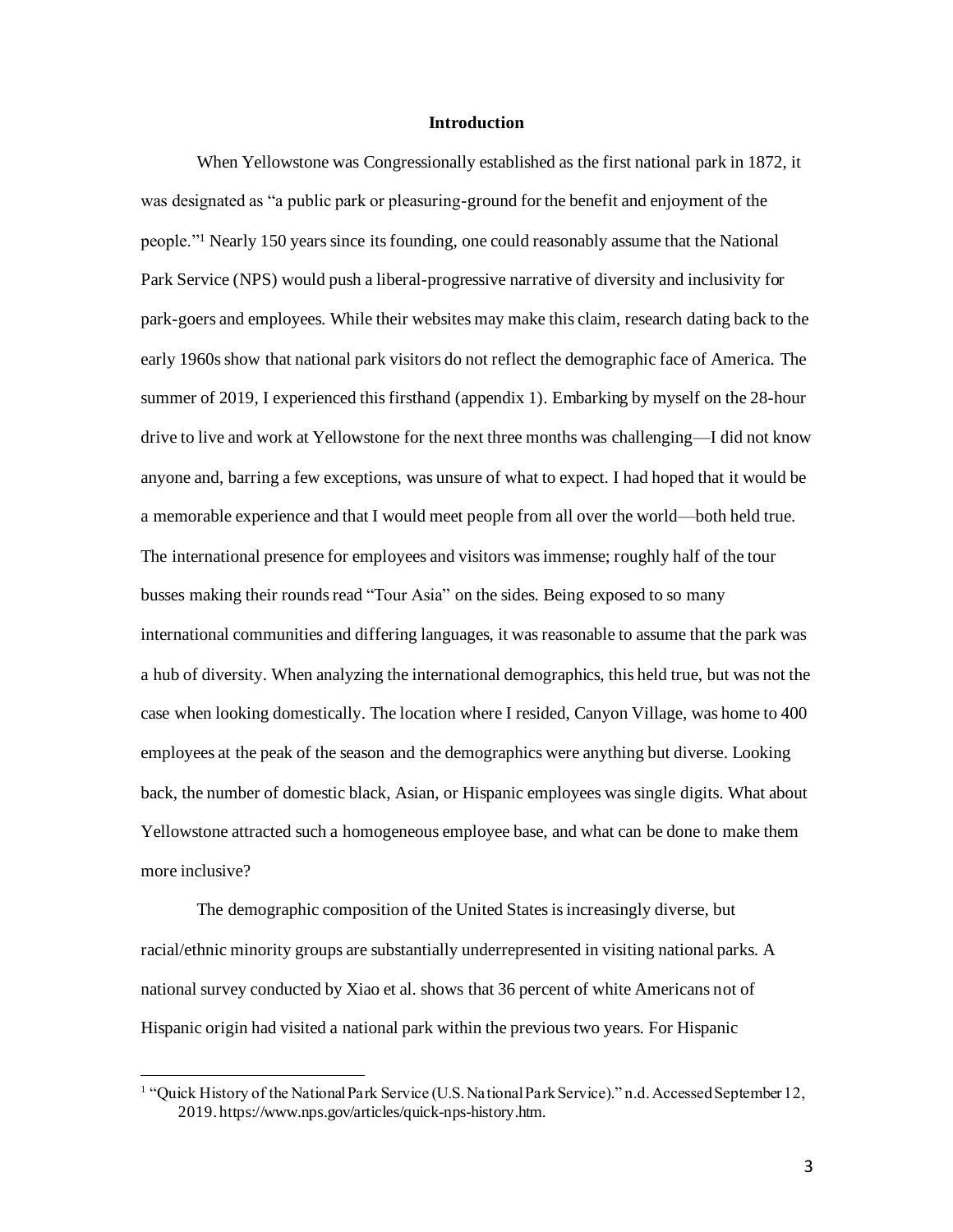Americans, the figure was 27 percent, and only 13 percent for African Americans. The survey identified multiple reasons for this difference that include high travel costs, lack of information about parks, and being unsure of what to do once in them. Focus groups identified additional reasons, such as the feeling that parks can be uncomfortable places to be when most visitors are of another race.<sup>2</sup> This is concerning for the future and well-being of the national parks because the demographics that are not traditional park-goers are driving population growth in the U.S. On the other hand, environmental degradation due to overcrowding has become one of the primary concerns of NPS, who are put in a difficult predicament. Thus, a decline in visitation may be welcome.

How should NPS appropriately address overcrowding while also holding to core values of (1) preserving the scenery, natural and historic objects, and wildlife within, and (2) to provide for the enjoyment of those things by current and future generations?<sup>3</sup> Increased visitation and exposure to wilderness may seem beneficial, but in reality it represents a paradigmatic case of too much of a good thing.<sup>4</sup> The issue is intensified when it is recognized that there is no overarching solution. Overcrowding does not affect every park, nor are the levels of overcrowding similar in the parks that are. Like any ecosystem, national parks have a finite carrying capacity for any species, including humans.<sup>5</sup> The previous decade has brought on a dramatic increase of visitation, but these figures peaked in 2016 and have steadily declined since.<sup>6</sup> There is only speculation as to why this has occurred. NPS's recent centennial celebration of their founding was heavily marketed and offered multiple "free visitation days" throughout the year. Others correlate the

<sup>2</sup> Xiao Xiao et al., "Effects of Transportation on Racial/Ethnic Diversity of National Park Visitors," *Leisure Sciences* 39, no. 2 (March 4, 2017): 126–43, https://doi.org/10.1080/01490400.2016.1151846. <sup>3</sup> "National Park Service Organic Act," Pub. L. No. 535 (1916).

<sup>4</sup> Abby Timmons, "Too Much of a Good Thing: Overcrowding at America's National Parks," *Notre Dame Law Review* 94, no. 2 (2019). 986.

<sup>&</sup>lt;sup>5</sup> The carrying capacity of a biological species in an environment is the maximum population size of the species that the environment can sustain, given the food, habitat, water, and other necessities available in the environment.

<sup>6</sup> "Visitation Numbers (U.S. National Park Service)," 2017, https://www.nps.gov/aboutus/visitationnumbers.htm.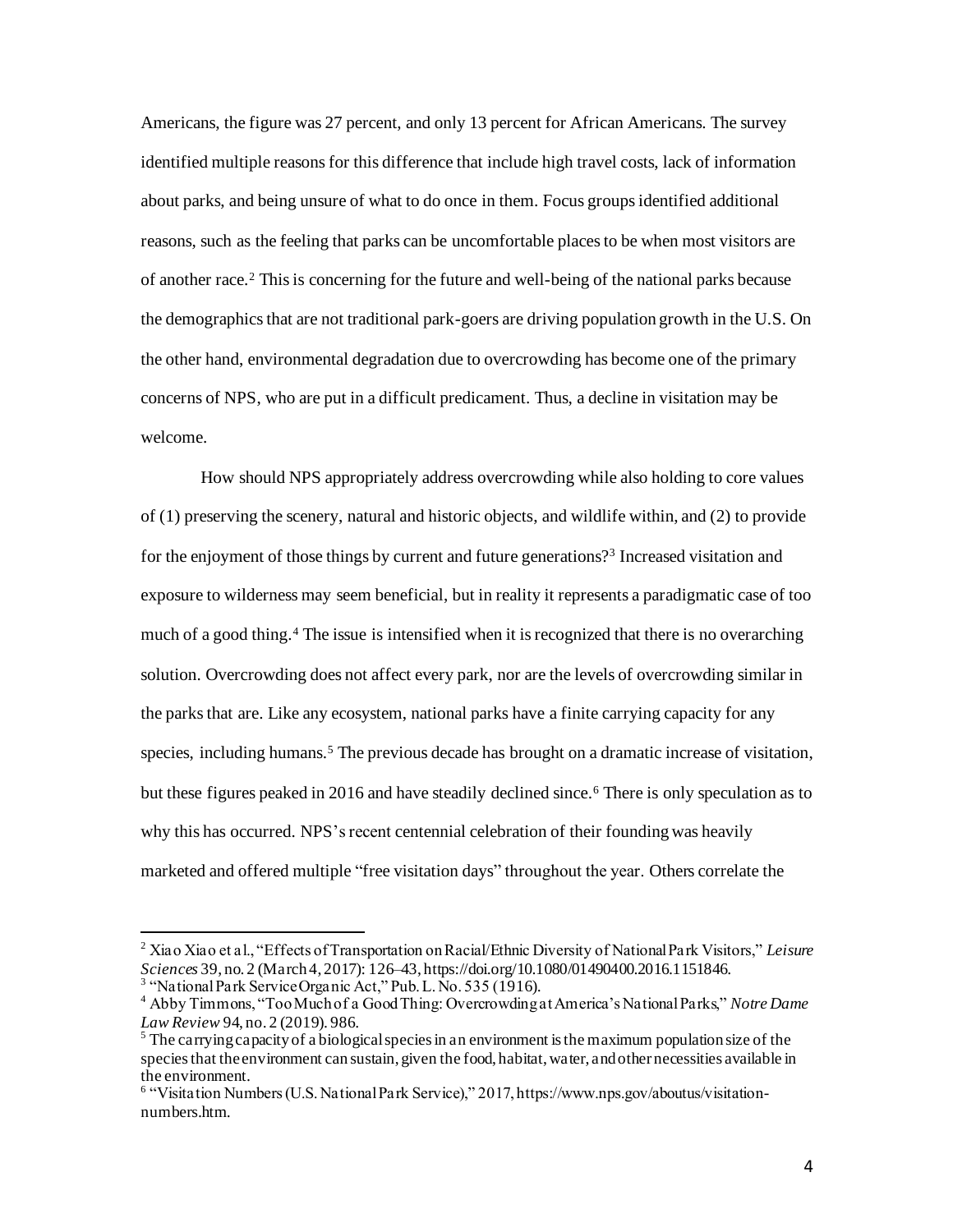visitation surge to the rise of social media sites, such as Instagram. 7 Individuals who would otherwise be unaware of the landscape of specific parks are now exposed through friends and algorithms that they may not have any control over. Regardless of the reasons for the hike in visitation, the demographics remained largely homogeneous. Why are the demographics not reflective of the U.S. population, and what factors were involved in their shaping? Or, simply put, why are the national parks so white?

Quantitative explanations for domestic national park homogeneity fail to take into consideration the historical roots of the conservation movement and how those effects are translated today. President Theodore Roosevelt, Madison Grant, and John Muir have a history of advocating for policy and ideological positionsthat were exclusionary to racial minorities and immigrants. Contemporary white nationalist groups are reclaiming this ideology by establishing public land as neo-white gathering spaces and advocating for a white ethno-state—under the guise of environmentalism. Furthermore, attacks from right-wing extremists have been on the rise since the attacks of September 11, 2001. There have been incidents the past few years that suggest environmentalism is being blended into the motive of such acts. I posit that an accurate critical analysis of the white homogeneity of national parks is impossible without considering the exclusionary roots of the conservation movement; this ideology is being reclaimed to advocate for a contemporary white ethno-state in the U.S. and has broader implications to global rightwing radicalism.

While the national park demographic figures may be surprising to some, they become more comprehensible when taking into consideration the history of the conservation movement and the lack of public policy to address it. Section one will center on the claiming of public land by contemporary white nationalist groups and the connection to "blood and soil," which was popularized by Nazi Germany. Section two examines the dogmatic ideologies of several key

<sup>7</sup> Alexandra Vollman, "Overcrowding and Underpaying at National Parks," *Modern Conservationist*, 2019.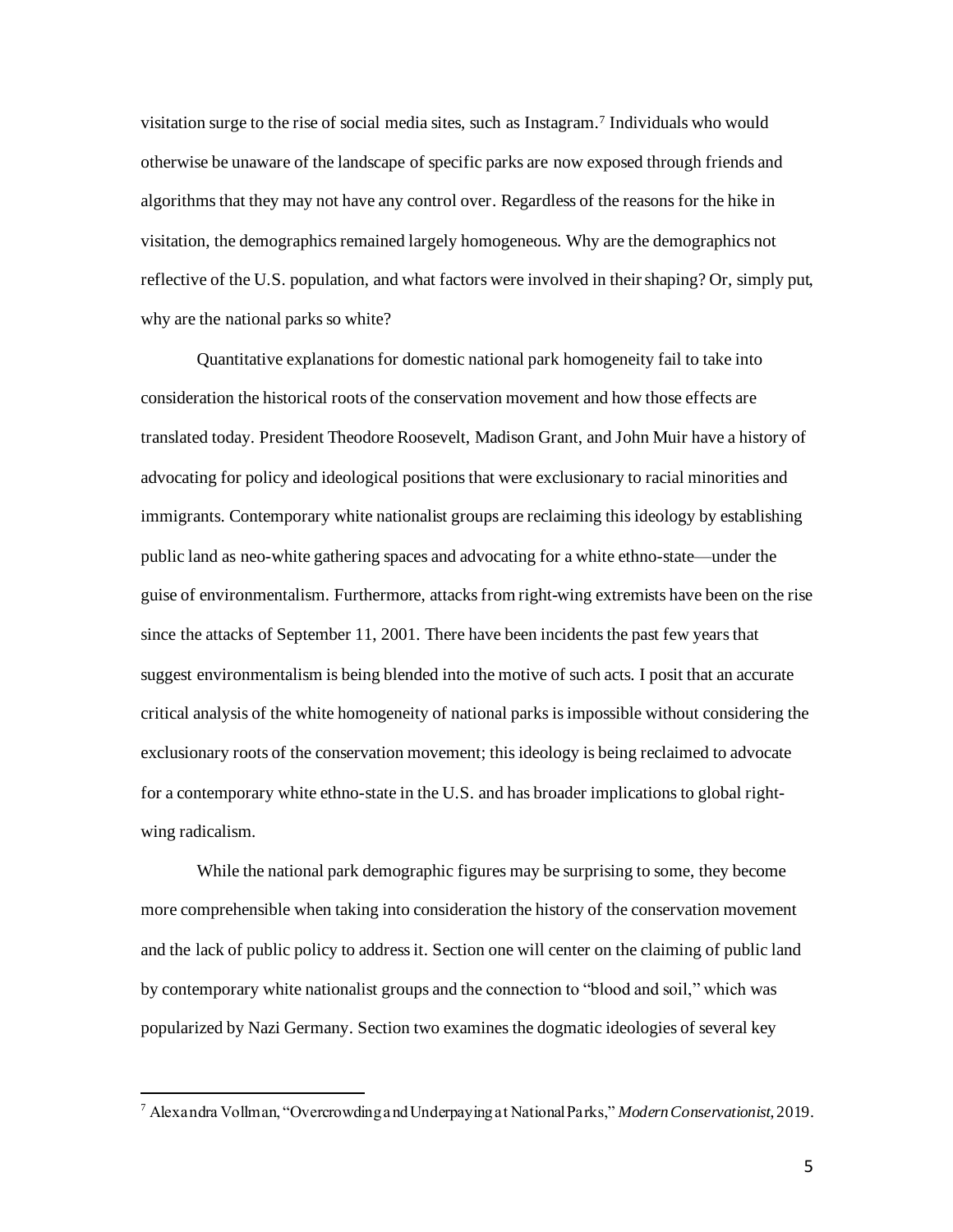figures during the turn of the twentieth century. By establishing the historical context of the relationship between racism and environmentalism, my hope is to show that this problem has been systemic and that the previously outlined national park demographics are reflective of this, and not entirely surprising. In Section Three, I examine the contemporary rise of right-wing radicalism fueled by ecological concerns and xenophobia. Terrorism has undergone significant changes throughout the past century—the latest wave seeing the dramatic rise of eco-terrorism and anti-immigrant terror. Linking the arguments in section one, these violent acts are grounded in the same ideology as the turn of the twentieth century and show the transformation of contemporary radicalism.

# **Blood and Soil**

With the White House looming in the background, Jason Kessler took the arduous walk to the center of Lafayette Square. Stepping up to the podium he was received with ridicule and jeering from thousands of angry onlookers. Hoping for a coalition of four hundred strong, Kessler looked around to find only twenty white male supporters by his side. On the anniversary of the first Unite the Right rally in Charlottesville, Virginia, that drew hundreds of supporters and ended in bloodshed, Unite the Right II rally flopped miserably a year later in the nation's capital. Both events were widely reported as gatherings of white supremacists and neo-Nazis, which were attempting to unify the movement in the United States.

The first demonstration boasted several influential right-wing figures including Richard Spencer and Christopher Cantwell—both of whom were not in attendance for the second.<sup>8</sup> As far as media attention is concerned, Charlottesville was considered a success. Roughly 100 protestors took to the streets chanting "You will not replace us!" and "Blood and Soil," a callback to the phrase popularized by the Nazi Party. Garnering unprecedented attention, Kessler took it upon

<sup>8</sup> Brett Barrouquere, *Hatewatch,* Southern Poverty Law Center (August 7, 2018).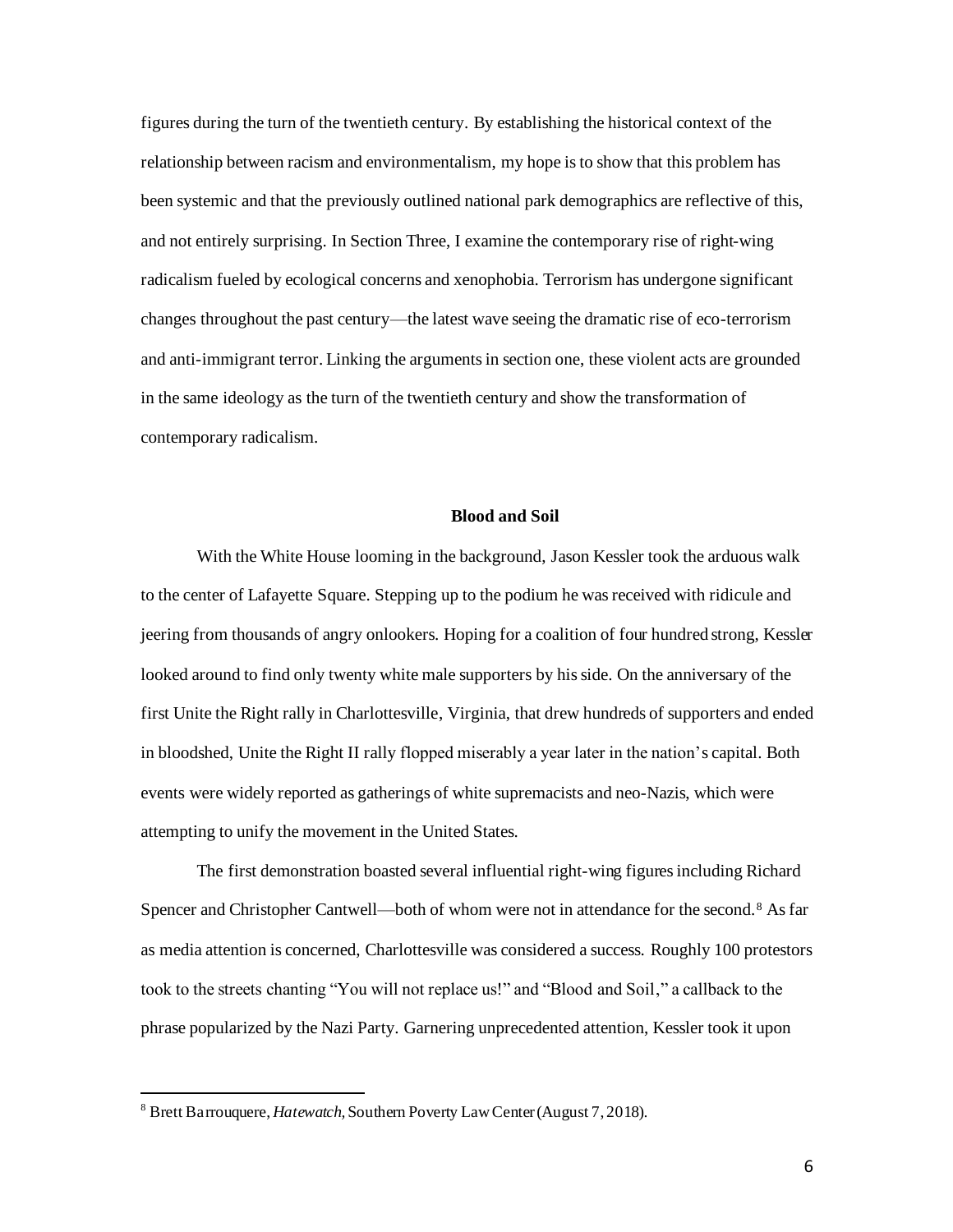himself to organize a rally that he hoped would be similar. Initially, he was denied the application to duplicate the event in Charlottesville (see appendix 2)—choosing Washington D.C. as the alternative. The National Park Service (NPS) approved the request, with spokesperson Mike Litterst announcing that "public safety and the protection of park resources are taken into consideration" and that the agency does not "consider the content of the message presented."<sup>9</sup> They also approved permits for a variety of progressive organizations planning to display counter-demonstrations, such as New York Black Lives Matter and D.C. United Against Hate.<sup>10</sup> Unlike the first, Unite the Right II concluded without any casualties or violence—largely due to the depleted number of followers and lack of prominent leaders. In looking ahead to the event, why would Kessler seek out spaces such as these as the ideal meeting point, and what were his ideological ties to them?

Occurrences such as these are nothing new; public lands have long been used as spaces in which white nationalists gather due to the decline in availability of private spaces. Doing so requiresthe illusion of rallying around a salient message that is culturally accepted, unlike white nationalism. Environmental conservation, both in the past and the present, has been used as a platform to simultaneously push messages of a white ethno-state<sup>11</sup> and anti-immigration. The link between environmentalism and racism is not a new idea, with roots tracing back to the founding of some of the most prominent national parks. Influential figures such as Madison Grant played an active role in conservation efforts such as the founding of the Bronx Zoo and Glacier National Park; yet, he is most known for authoring the eugenicist tract *The Passing of the Great Race*  (1916)." <sup>12</sup> By laying claim to these public spaces, modern groups such as Identity Europa and

<sup>9</sup> James Doubek, "'White Civil Rights Rally' Approved for D.C. in August," *National Public Radio*, June 21, 2018.

 $10$  Peter Hermann & Joe Heim, "D.C. Prepares for Sunday Showdown Between White Supremacists and Counterprotesters," *Washington Post* (August 9, 2018).

 $11$  A white ethno-state is a proposed type of state in which residents would be limited to white people and would be exclusionary towards non-whites.

<sup>12</sup> Elizabeth Chatterjee, "Green and White Nationalism," *The London Review of Books*, 2019, https://www.lrb.co.uk/blog/2019/september/green-and-white-nationalism.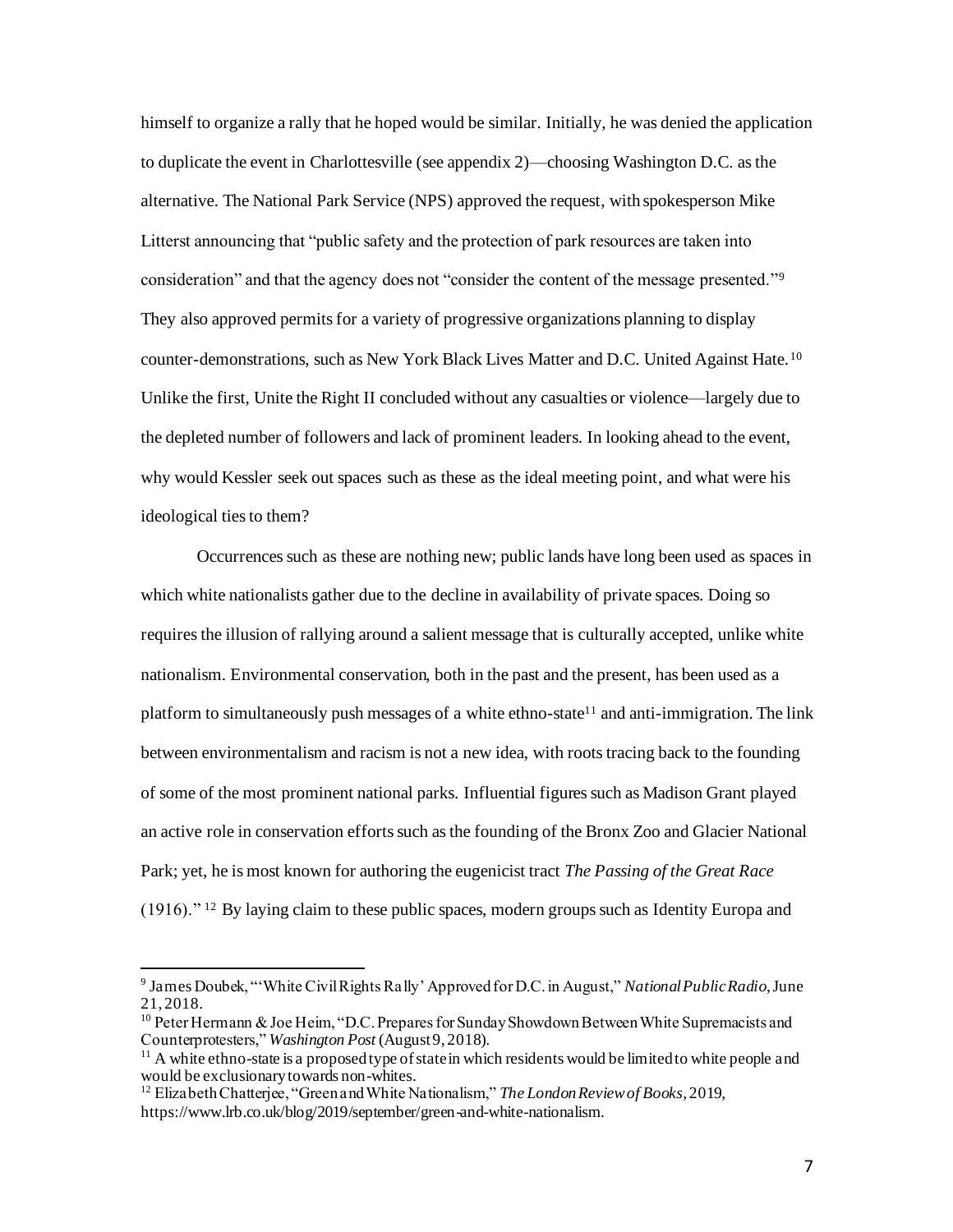AIM not only reap the benefits or a free or inexpensive venue, they exclude others from its use. By making others feel out of place or unwanted, specifically racial minorities, the idea of "white spaces" is reinforced.

Regardless of which side of the political spectrum one considers themselves, limiting the available gathering spaces of groups with non-inclusive ideology is generally viewed as a victory. Progressives deem it necessary for private firmsto exclude groups such as Identity Europa and AmRen, while conservatives would argue that this exclusion is laissez-faire economics at work. To economists such as Milton Friedman, removing governmental interference from the marketplace and allowing business owners to act in their own self-interest was the most efficient method of combatting discrimination. He writes, "It is often taken for granted that the person who discriminates against others because of their race, religion, color, or whatever, incurs no costs by doing so but simply imposes costs on others. This is wrong. The man who objects to buying from or working alongside an African-American, for example, thereby limits his range of choice. He will generally have to pay a higher price for what he buys or receive a lower return for his work."<sup>13</sup> Per Friedman, the best action for limiting discrimination was inaction.

To an extent, this has held true. Laissez-faire economics has been successful in limiting the availability of spaces for AmRen and Identity Europa to congregate. The transition to gathering in public spaces was not a choice, it was the only option. Historically, the decisionmaking process was one of finding the most elaborate venue that could be afforded. Now, it has transformed into a matter of gathering in public areas, or not gathering at all. Being welcomed in public areas is even under threat, however. Kessler had a difficult time getting the permit approved to hold Unite the Right II in D.C. He eventually succeeded, but only after stalling tactics by NPS and the threat of a lawsuit did they grant it, citing the first amendment. <sup>14</sup> Regardless, even the clarity of the first amendment is becoming under threat. In lieu of these

<sup>13</sup> Milton Friedman, *Capitalism and Discrimination*, 2002.

<sup>&</sup>lt;sup>14</sup> Doubek, "'White Civil Rights Rally' Approved for D.C. in August." 2018.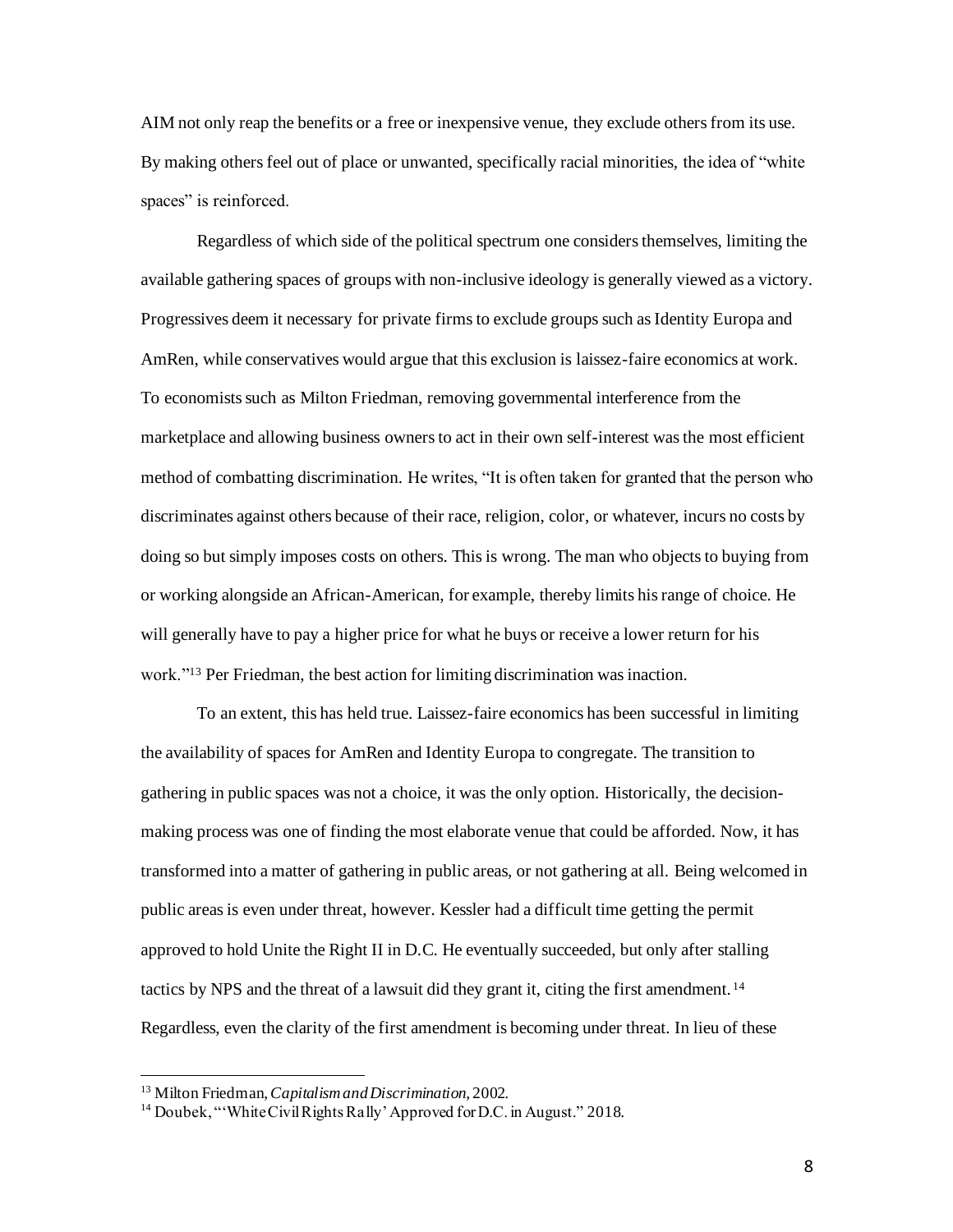demonstrations, progressives have pushed for government intervention in disallowing the use of public lands to be used as gathering spaces for white nationalist rallies, citing a distinction between free speech and hate speech.<sup>15</sup> We must look no further than Europe and the precedent set. Several members of the European Union have some of the most stringent anti-hate speech laws in the world.<sup>16</sup> It would be unlikely, for example, for the British equivalent of Unite the Right to be held on public lands in London. While free speech has long been considered a pillar of western democracy, navigating between what is considered "hate" has proved difficult and will likely become no-less murky in the future.

White nationalist groups such as Identity Europa have capitalized on their exclusion to public spaces, such as parks, by grouping environmental concerns with their own ideology. The executive director, Patrick Casey, among other members, routinely travel to parks in the Philadelphia area and engage in park cleanup. Acts of community service, such as picking up trash, is a public relations stunt to push Identity Europa's ideas into the mainstream by being viewed as valued members of society (see appendix 3). To Identity Europa, and many other newly formed right-wing groups, image is everything. Members must be white, specifically non-Hispanic and non-Semitic, and of European descent. Casey mainly targets college educated men in their 20s and 30s for recruitment. No visible tattoos or drug use, well-dressed, and high class are how he describes his ideal member.<sup>17</sup> When the public sees those who look the part engaging in public service and claiming environmental reasoning, the public is then humanized to the other non-inclusive ideas presented.

By establishing parks as neo-white gathering spaces, racial minorities are in turn discouraged from their use. If one feels as if they do not belong, or even unsafe in a particular

<sup>&</sup>lt;sup>15</sup> Doubek.

<sup>16</sup> S. Cagle Juhan, "Free Peech, Hate Speech, and the Hostile Speech Environment," *Virgina Law Review* 98, no. 7 (2012).

<sup>17</sup> Rosana Cooney, "White, Male and Millenial: Hate Groups Tap Bro Culture to Recruit Members," *The Center for Public Integrity*, 2018.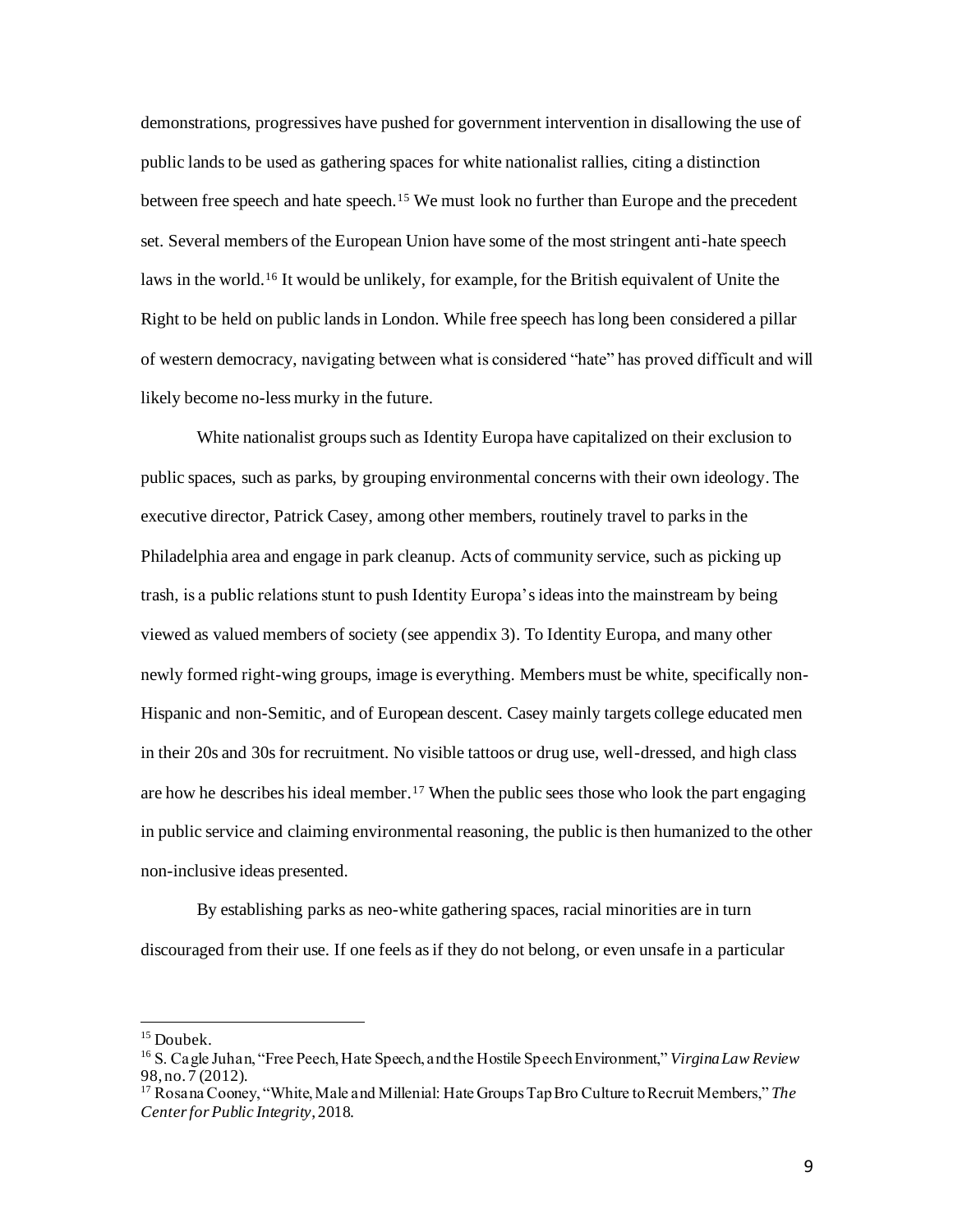area, it is only reasonable to assume that that space will be intentionally avoided. As time progresses, minorities may not even know why attending parks are not about of their everyday life, but the bottom line remains the same—they are not welcome. While falling short of making calls to violence, members of Identity Europa keep no secret in acknowledging what the demographic makeup of the U.S. should look like:

We don't believe America needs to be 100.00 percent white, but we do think that America isn't going to be America if there isn't a European-America super-majority. So when it comes to policies and so forth we're concerned with reversing these trends. We want to end immigration for the time being. And in the future we would like to have immigration policies that favor high-skilled immigrants from, you know, Europe, Canada, Australia and so forth. And we also do want to have programs of re-migration wherein people who feel more of a connection to another part of the world, another race, another culture, even another religion in the case of Islam can return to their native homelands essentially.<sup>18</sup>

Identity Europa's agenda on a national level is to place members in powerful elected positions to legally end undocumented immigration into the U.S. and narrow legal immigration to those of western European states. Members push this narrative during park cleanup and use it as an opportunity to find potential recruits. Although decrying those who refer to Identity Europa as "neo-Nazis," they do acknowledge that their nationalist views stem from that period.

As previously mentioned, the chants of "blood and soil" that rang throughout Charlottesville seem anything but American. Originating in Germany in the late nineteenth century, the term did not become popularized till the rise of the Nazi Party in the pre-WWII era. Being used to denote "pure stock German ethnicity," it was the peasantry that was considered the most German. The definition used at the time was both cultural, as well as ethnic. ""True Germans," were German both by ethnicity and by their command of German culture, its folkways and its food, as well as its high culture, and, of course, the German language itself."<sup>19</sup> Advocates for this way of life pushed for protectionist public policy that linked these individuals to the land

<sup>&</sup>lt;sup>18</sup> Patrick Casey. Interview. 2018. "Identity Evropa," SPLC Southern Poverty Law Center, 2018.

<sup>19</sup> Anthony Richter, "'Blood and Soil': What It Means to Be German," *World Policy Journal*15, no. 4 (1998): 91–98, http://www.jstor.org/stable/40209601. 91.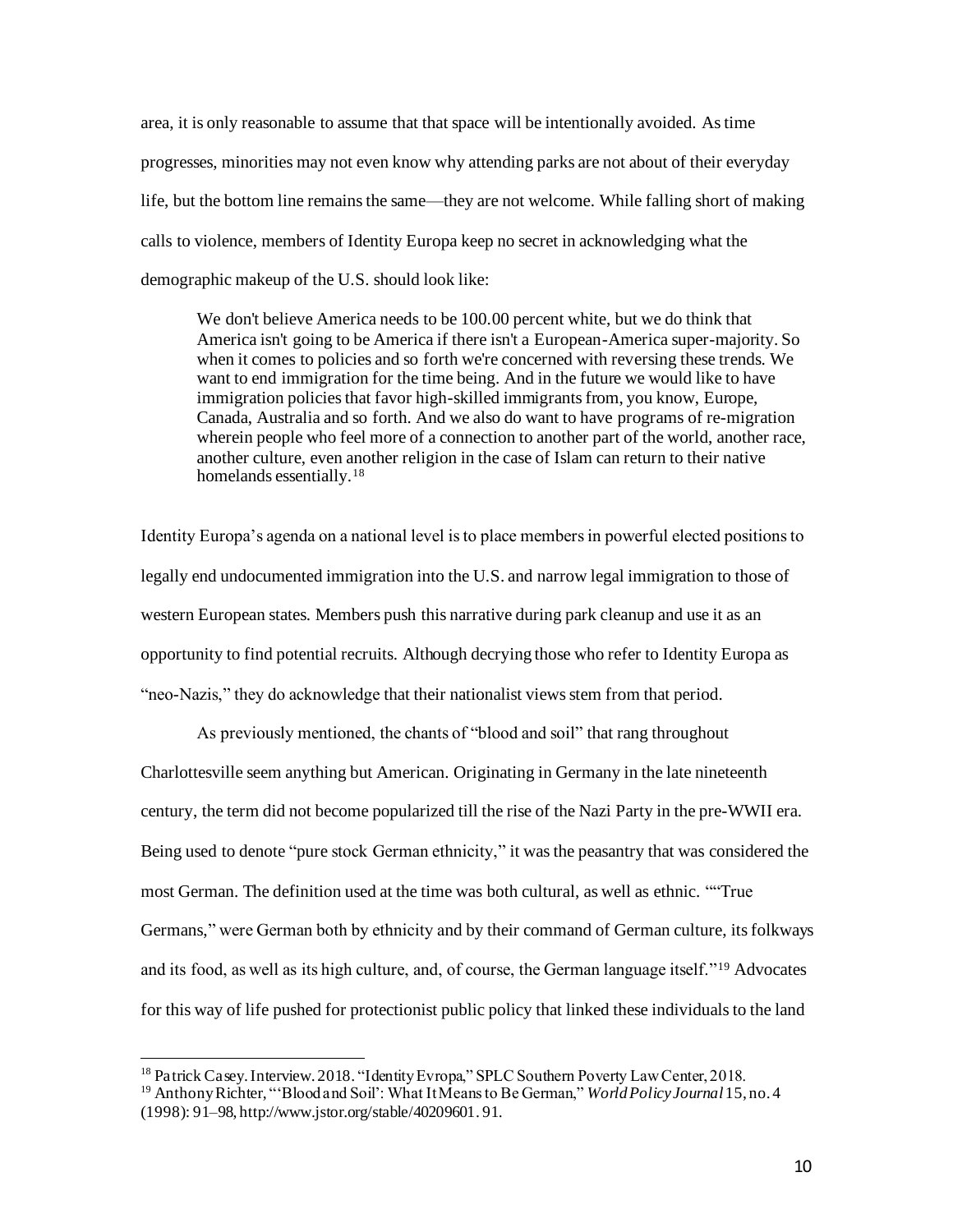and discouraged migration to urban areas. "Blood and soil" ideology held no room for those who were not white. Monica O'Brien writes, "it requires a racially homogenous population, which inevitably renders minorities a problem."<sup>20</sup> This was extremely problematic because it left little freedom in the actions of German non-whites, as their identities were determined in advance. Although not the sole cause, "blood and soil" influenced several of the horrors of the second World War, including eugenics initiates attempting to produce the "master race" and the attempted genocide of Jews.

Early twentieth century Germany is infamous for indoctrinating ideology in its citizens since youth. Just as strong nationalist ideas were stressed in the school systems, the importance of ecology and environmentalism were taught and reinforced through the Wandervogel (see appendix  $4$ ).<sup>21</sup> This movement would become the prominent German youth movement whose attraction to members claimed a youth identity, independent of childhood and adulthood. Being established as a "back to nature" youth organization, it emphasized freedom, personal responsibility, and the spirit of adventure. Non-German citizens were prohibited, reinforcing nationalist themes. Historians have consistently associated the Wandervogel movement as masculine, associating the romantic masculine ideology as a response to a modernizing society.<sup>22</sup> This is not to say that girls were excluded from the movement, but the sects were gendered. Its inception included a strict gender segregation policy—though occasional trips to allow the sexes to intermingle were permitted from time to time. The Wandervogel's predication on ecological conservation and individual liberty were not novel ideas; their roots can be traced back to the mid-eighteenth century with the era of romanticism.

<sup>&</sup>lt;sup>20</sup> Monica O'Brien, "The Politics of Blood and Soil: Hannah Arendt, George Eliot, and the Jewish Question in Modern Europe," *Comparative Literature Studies* 44, no. 1–2 (2007). 106.

<sup>&</sup>lt;sup>21</sup> In English, the Wandervogel translates to "the bird of passage."

<sup>22</sup> Elizabeth Heineman, "Gender Identity in the Wandervogel Movement," *German Studies Review* 12, no. 2 (1989): 249–70, https://doi.org/10.2307/1430094. 249.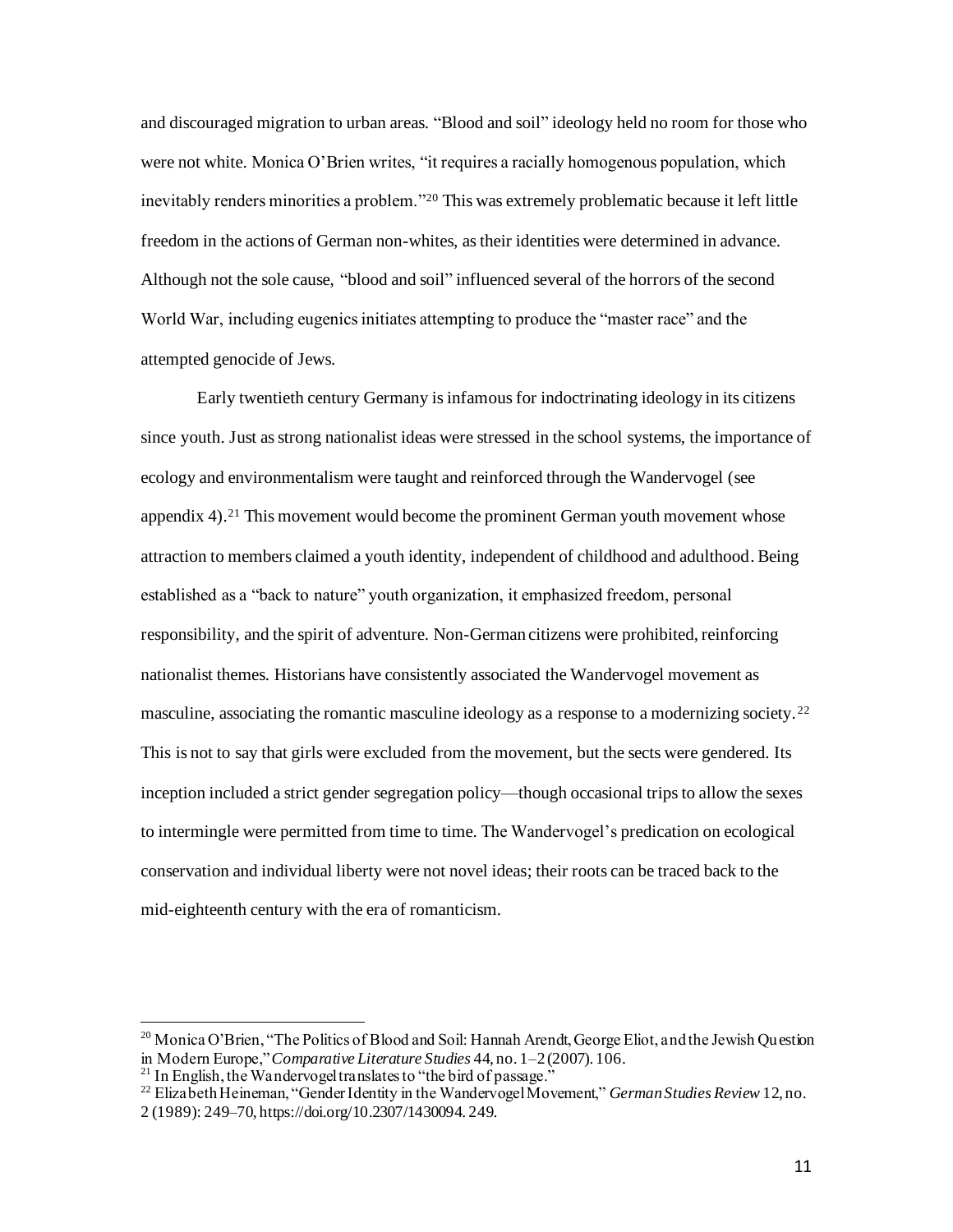Romanticism was a cultural and artistic movement that evoked a response throughout Europe on a scale that had never been seen before. <sup>23</sup> It revolved around three main themes: longing for the past, glamorizing nature as pure and authentic, and idealizing the heroic and alienated individual.<sup>24</sup> Romantics skeptical views of modernization was essential to the rise of "blood and soil." Urbanism and industrialization was a destruction of both human and ecological communities because their effects were contrary to that of the human condition in its natural state. Germany was affected differently due to combining romanticism with strong nationalist ideology. This primordial connection with the German landscape gave rise to a movement known as the Lebensreform<sup>25</sup>—which, in turn influenced the Wandervogel youth movement. The Lebensreform created its own herbal based medical clinics, schools, and community programs with an emphasis on reestablishing a connection to nature.<sup>26</sup> Viewing nature in a spiritual manner was fundamental to Romantics. In perhaps the most foundational text to the movement, *Return to Nature,* Drs. Just and Lust write:

Man in his misguidance has powerfully interfered with nature. He has devastated the forests, and thereby even changed the atmospheric conditions and the climate. Some species of plants and animals have become entirely extinct through man, although they were essential in the economy of Nature. Everywhere the purity of the air is affected by smoke and the like, and the rivers are defiled. These and other things are serious encroachments upon Nature, which men nowadays entirely overlook but which are of the greatest importance, and at once show their evil effect not only upon plants but upon animals as well, the later not having the endurance and power of resistance of man. <sup>27</sup>

Published over a century ago, *Return* was one of the first significant works that called for a

reversion from industrialization while simultaneously pushing nationalist ideology.

"Blood and Soil" is a reclaiming of ideology and direct callback to its popularization by

Nazi Germany. This slogan has been transformed by contemporary white nationalist groups

<sup>23</sup> Lilian R Furst, "Romanticism in Historical Perspective," *Comparative Literature Studies* 5, no. 2 (1968): 115–43, http://www.jstor.org/stable/40467744. 116.

 $^{24}$  Furst.

<sup>&</sup>lt;sup>25</sup> Translating to English as "life reform."

<sup>26</sup> Derrick Jensen, Lierre Keith, and Aric McBay, *The Deep Green Resistance Book*, First (New York: Seven Stories Press, 2011).

<sup>27</sup> Adolph Just and Benedict Lust, *Return to Nature*, 1896.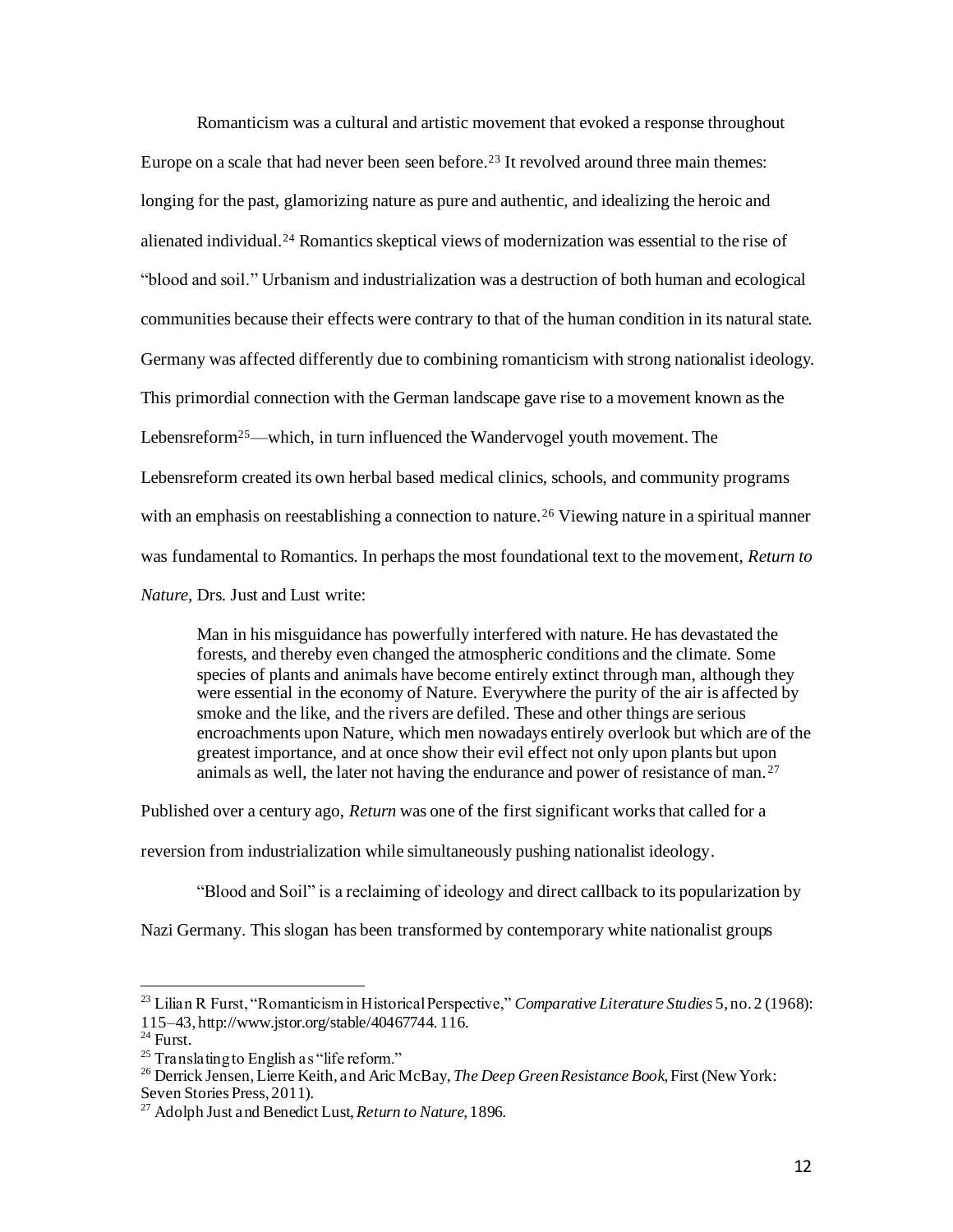applied to modern day issues, it is still used to push a narrative of a white ethno-state. Being that groups such as Identity Europa and AmRen are only several years old, they can be difficult to study. While there are yet to be any fatal encounters perpetuated from these groups, history shows that this coupling of nationalist and anti-immigration ideology could lead to acts of extremism, which will be elaborated on in section three. Analyzing "blood and soil" accurately from a contemporary standpoint requires an important distinction. When chanting the slogan at Charlottesville, those who participated were not advocating for "blood and soil" in its original context. Instead, they were advocating for the Nazi *interpretation* of the phrase. Identity Europa's views on immigration and desire for a white ethno-state are more closely related to the Nazi's than the original meaning of the phrase. This distinction is vital because the Fuhrer was directly influenced by the American architect of "scientific racism" and emerging theories on eugenics, Madison Grant.

## **The Exclusionary Roots of the Conservation Movement**

It is possible to be a champion of just causes while being the heel of others. The early twentieth century saw environmentalists such as Teddy Roosevelt, John Muir, and Madison Grant lobby for wilderness preservation throughout the American West (see appendix 5). This became a success in 1916 when President Woodrow Wilson established the NPS to consolidate management of federal parklands under one agency. However, the work was far from being complete. Roosevelt, Muir, and Grant continued to take an active role in establishing new lands as national parks, before settlers and industry could rob the land of its natural beauty. Grant was paramount in the founding of Denali, Everglades, Olympic, and most importantly, Glacier.<sup>28</sup> It started in 1885, when Grant and his friend George Bird Grinnell embarked on a hunting expedition in northern Montana. The men were "staggered by the majestic beauty of the towering

13

<sup>28</sup> Jonathan Peter Spiro, *Defending the Master Race: Conservation, Eugenics, and the Legacy of Madison Grant* (University of Vermont Press, 2009).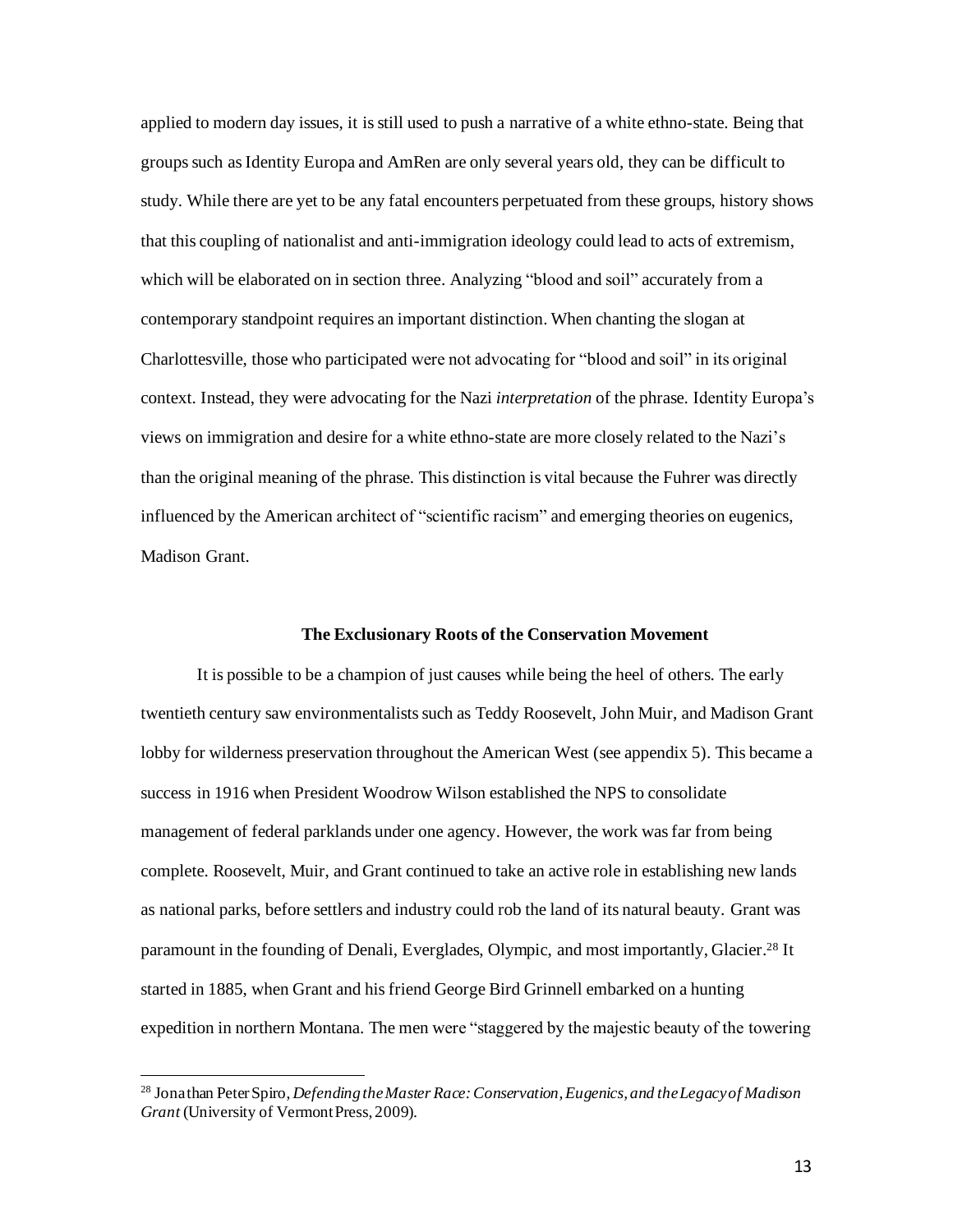peaks and sculptured valleys, breathless at the most exquisite wildflower displays in North America, and overwhelmed by the thousand waterfalls that plunged from glacial snow masses into sparking, jade-colored lakes."<sup>29</sup> After returning each summer for years, they became concerned for the well-being of the ecosystem, brought on by mining interests viewing the area as rich in resources and the Great Northern Railroad looming ever closer. After some hard-fought battles, Grant and Grinnell were eventually able to establish Glacier as the seventh national park. While Grant was fundamental in the preservation of several of America's most beloved sites, he had many faults. Of these were racist and eugenicist views that were not exclusive from his passion for preservation.

In *Defending the Master Race: Conservation, Eugenics, and the Legacy of Madison Grant*, historian Jonathon Spiro argues that Grant's interests in conservation and eugenics are not mutually exclusive. To Grant, conservation has lasting implications on eugenics, as does the policy that should be enacted to deal with each topic. On the surface, it may appear puzzling that scholars have labeled Grant everything from the "nation's most influential racist" to the "greatest conservationist that ever lived"<sup>30</sup>—but on closer inspection it becomes clear that the underlying assumptions are anything but. Perhaps more than any other man of the time, Grant founded the "racialist moment" in twentieth-century American history. This period began with the Teddy Roosevelt administration and continued through Warren Harding, in which the country abandoned its late nineteenth-century melting-pot sentimentalism about racial minorities and foreign immigration. It saw the rise of intellectual racism, including eugenics, and lasted until the U.S. involvement into WWII, at which time the nation experienced a massive political swing to the Left.<sup>31</sup> Grant "worked tirelessly for the racialist movement for almost this entire period. He joined, chaired, and often founded its organizations. He counted among his closest associates U.S.

<sup>&</sup>lt;sup>29</sup> Peter Spiro. 68.

<sup>&</sup>lt;sup>30</sup> Peter Spiro.

<sup>31</sup> George McDaniel, "Madison Grant and the Racialist Movement," *American Renaissance* 8, no. 12 (1997).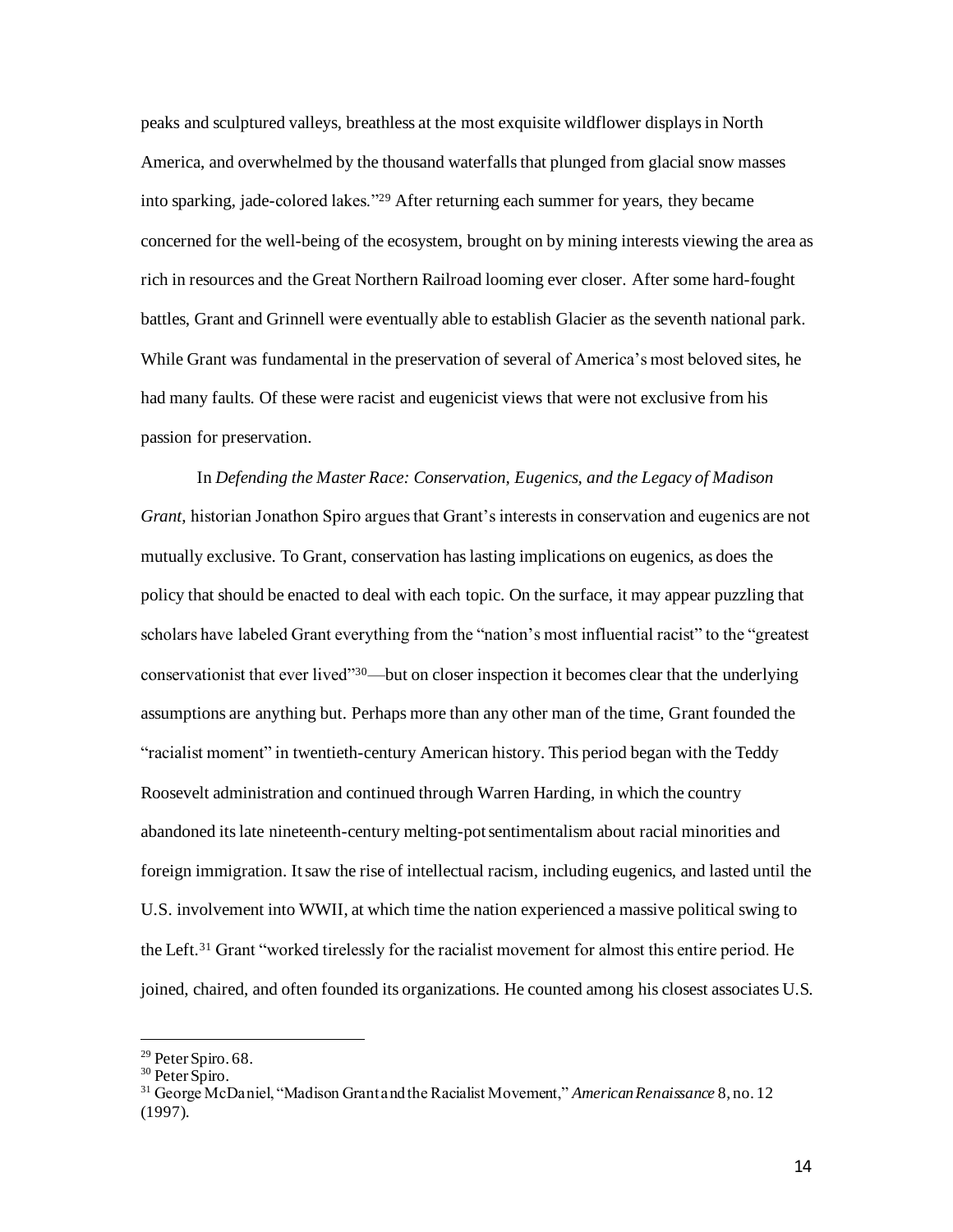Presidents, top industrialists, best-selling writers, and some of the greatest scientists of the time."<sup>32</sup> Additionally, he authored two of the foundational books of American racialism, which drove his rise to fame: *The Passing of the Great Race* (1916) and *The Conquest of a Continent*  (1933).

The publication of *Passing* came as a response to continued increases in immigration and the threats that came with it. He praises the "Nordic" race as a natural aristocracy and warns against their gradual decline from being overtaken by "Alpine" and "Mediterranean" populations. The book was intended as a call to white Americans to counter the perceived dangers from black Americans and non-traditional immigration. Grant writes, "We Americans must realize that the altruistic ideals which have controlled our social development during the past century and the maudlin sentimentalism that has made America "an asylum for the oppressed," are sweeping the nation toward a racial abyss. If the melting pot is allowed to boil without control and we continue to follow our national motto and deliberately blind ourselves to all "distinctions of race, creed, or color," the type of native American of Colonial descent will become as extinct as the Athenian of the age of Pericles, and the Viking of the days of Rollo."<sup>33</sup> To this day, rhetoric glamorizing past "golden eras" coupled with anti-immigration sentiments has remained a staple of prominent rightwing figures.<sup>34</sup> Grant concluded that America should abandon what he determined to be an opendoor immigration policy, favoring a eugenics program that would promote his idea of the Nordic race and reduce the expansion of the colored races in America.

At least in the U.S, Grant popularized the lasting notions that the Aryan race, blondhaired, blue-eyed Nordics, were the master race—drawing parallels to past periods of colonization and the negative effects of race-mixing. Additionally, he argued that it was the

<sup>32</sup> McDaniel.

<sup>33</sup> Madison Grant, *Passing of the Great Race*, Fourth (Charles Scribner's Sons, 1924). 263.

<sup>&</sup>lt;sup>34</sup> During the presidential campaign of Donald Trump, he effectively used slogans such as "Make America" Great Again" (albeit purposefully being vague as to which era he was referencing) and constant pressure to build a border wall between the U.S. and Mexico.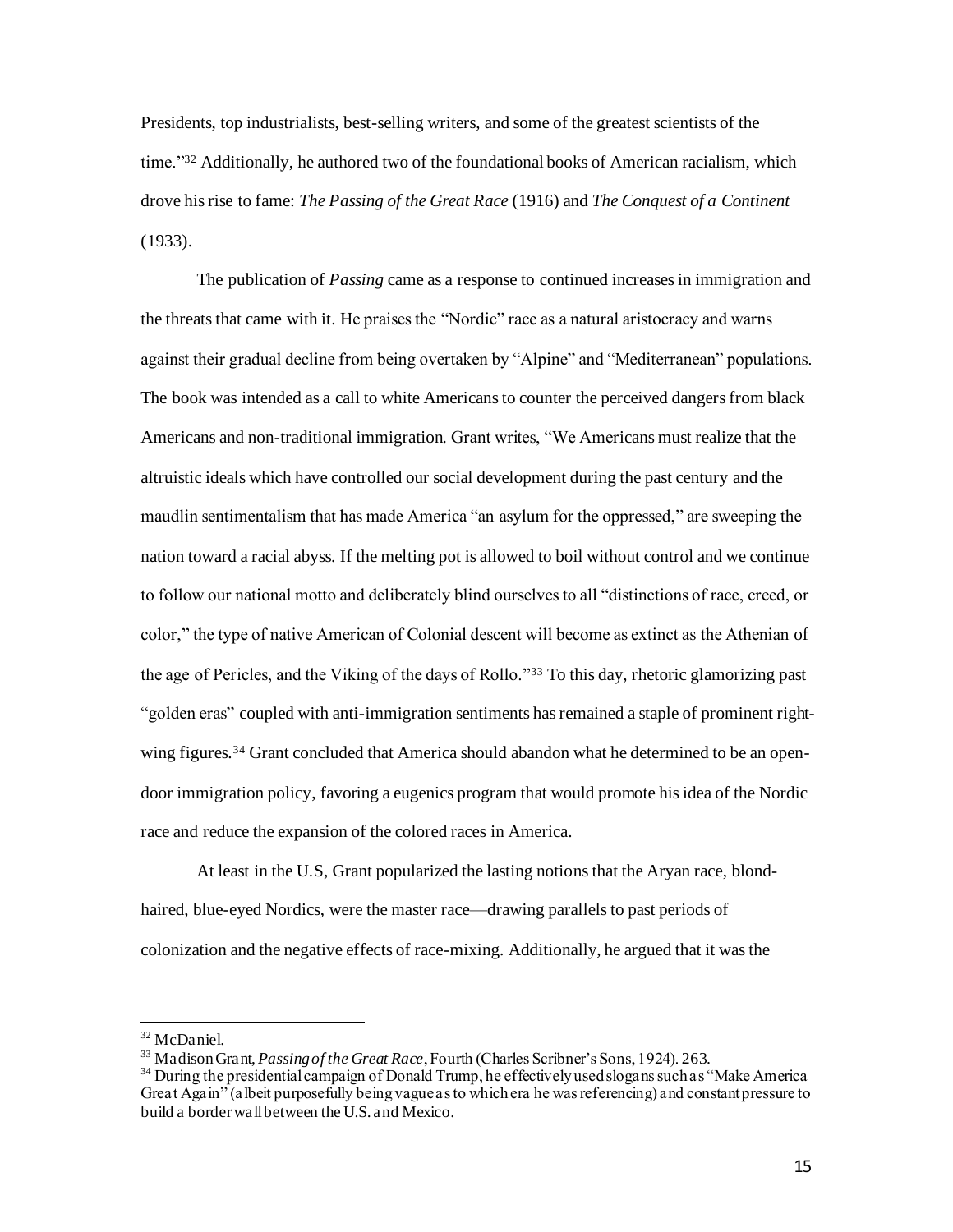responsibility of the state, either immediately or over a longer period, to systematically eliminate those "inferior" races that had no value to the prosperity of the community. Although not directly a part of the legislature, his influence with members of Congress played a role in the passing of immigration restrictions of the 1920s—some of the most stringent in the nation's history. When his wide-berthing objectives at the federal level became unlikely, he would target specific conservative states to pick up the slack. This saw an increase in state sponsored banning of interracial marriage and increased consideration of sterilization programs of "unworthy" citizens.<sup>35</sup> While Grant was outspoken against any group of non-Nordic origins, he held an elevated prejudice toward Jews, which will be discussed with greater detail in section two. Many of these anti-Semitic ideas would later be echoed by Adolf Hitler, who in a letter to Grant, referred to *Passing* as "my bible." Although the racist views of one man who never held substantial political power may not provide enough evidence to effectively argue that today's national park demographics are in part a result of systemic views that have been perpetuated into modern day, Grant's views dramatically influenced one of America's most beloved presidents, and arguably the most active player in the fight for conservation, Theodore Roosevelt.

When taking office at the age of 43, Roosevelt became the youngest president in the nation's history. As a self-proclaimed "steward of the people," he brought youth and excitement to the Oval Office and pushed Congress and the American people toward progressive reforms and a firm foreign policy. In lieu of this, it should come as no surprise that he was generally accepted by his constituents. His most effective achievements were in conservation, particularly in the West. It is not my intention to undercut the substantial positive impact of these policies. Instead, I wish to bring to light that his "steward of the people" slogan excluded a significant percentage of the population. To a contemporary reader, his views regarding immigration and race are alarming.

<sup>&</sup>lt;sup>35</sup> Virginia was the most outspoken state, requiring citizens to fill out forms tracing their racial lineage and setting minimum percentage quotas on what would constitute as "negro."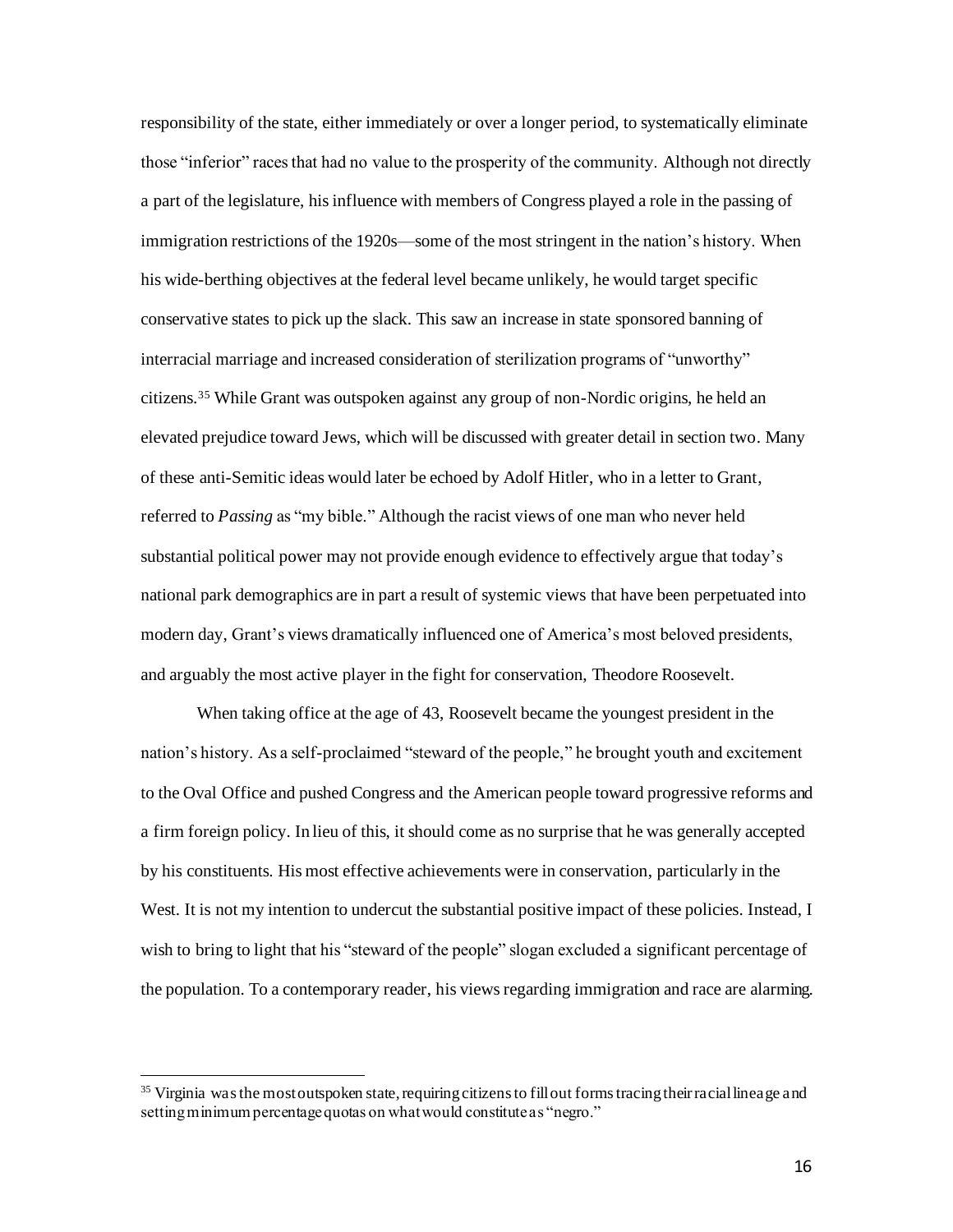Not only does he echo many of Grant's sentiments, he went so far as to publish an endorsement

# for *The Passing of the Great Race*:

The book is a capital book; in purpose, in vision, in grasp of the facts our people most need to realize. It shows an extraordinary range of reading and a wide scholarship. It shows a habit of singular serious thought on the subject of most commanding importance. It shows a fine fearlessness in assailing the popular and mischievous sentimentalities and attractive and corroding falsehoods which few men dare to assail. It is the work of an American scholar and gentlemen; and all Americans should be sincerely grateful to you for writing it.<sup>36</sup>

An endorsement from a popular former president can have a substantial impact on the opinion of the masses—especially when the content is as persuasive to leaders who perceive their power may be under threat as *Passing*. It was not until the two men met in the mid-1890s that Roosevelt began to be influenced by Grant and what he saw around him.

Make no mistake—Roosevelt and Grant were friends. Initially acquainted due to their shared interest in conservation and hunting, the rapidly changing demographic landscape were a precursor to Roosevelt's shifting views. The last two decades of the nineteenth century saw a dramatic increase in immigration levels that was apprehensively received by the public. Through fear and misunderstanding, strong nationalist ideals began to dominate the public perception of foreigners. Up to this period, Roosevelt continued his "steward of the people" semantics, professing "an undying belief in the "melting pot" theory and trumpeting as always the rhetoric of democracy…celebrating the concept of America as a repository of hope for the world's oppressed and displaced."<sup>37</sup> Rhetoric such as this was received well by the people—it was also a necessary political move for one who was planning to make a future push towards the Oval. Always curtailing his message to match public opinion, the great immigration surge of the 1890s brought upon a change to his arguments. Roosevelt observed that Americans should "keep out races which do not rapidly assimilate with our own," as well as "unworthy individuals of all races—not

<sup>36</sup> Theodore Roosevelt, "The Passing of the Great Race: Review," *HT Scribner*, 1917.

<sup>37</sup> Thomas G Dyer, *Theodore Roosevelt and the Idea of Race* (Baton Rouge: Louisiana State University Press, 1980). 123.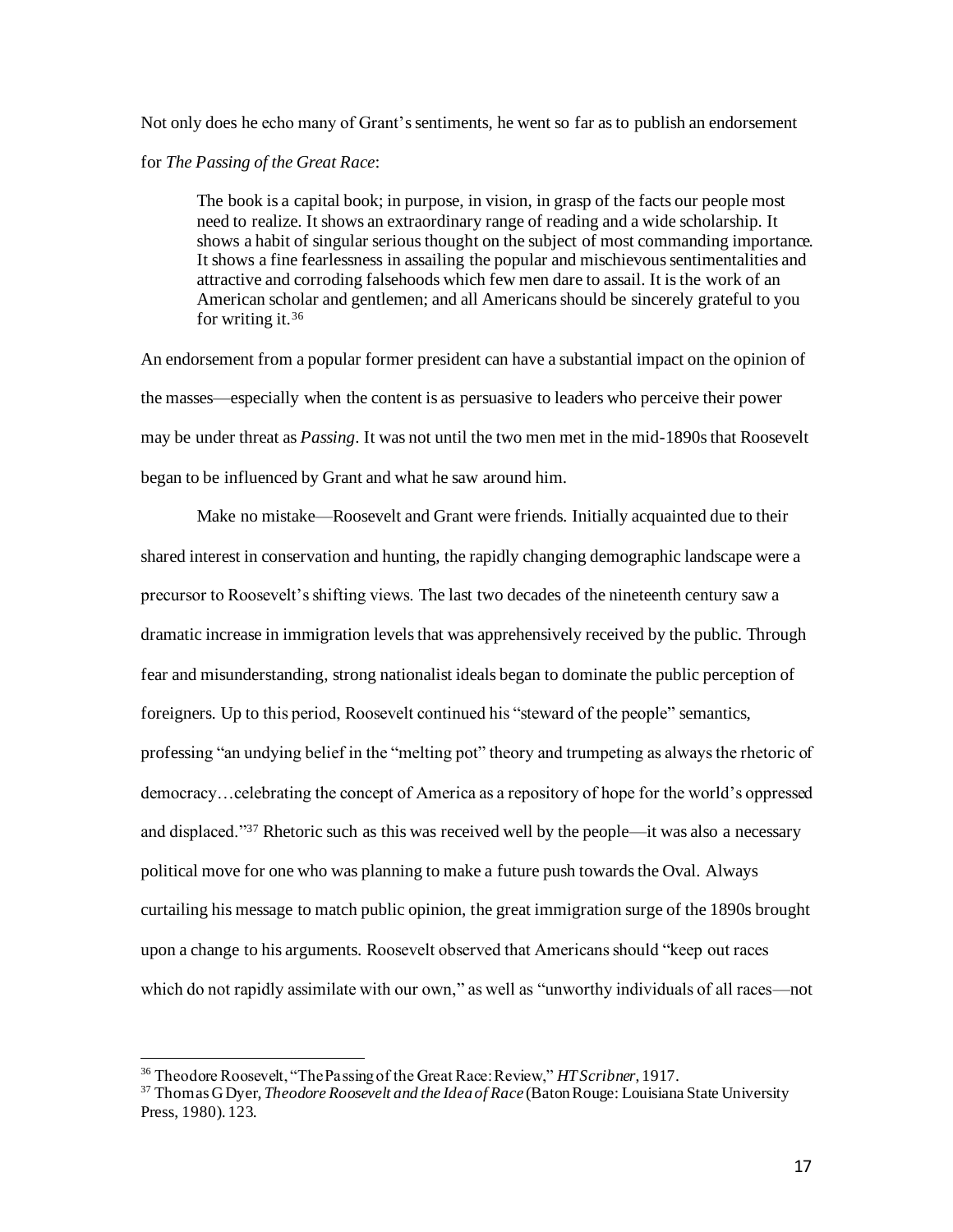only criminals, idiots, and paupers, but anarchists."<sup>38</sup> His time as president saw him call for increased restrictions on immigration by urging that only the "right type" of immigrants be admitted.<sup>39</sup> By feeding into the public's increasing nationalist views, Roosevelt championed the idea of a new race, one that is entirely American.

Using the term "assimilation" to denote "Americanization," Roosevelt's semantics served both nationalistic and racial ideals by hand-picking certain groups. He continued his "melting pot" theory, but with an exception—he predicted that *all white immigrants* would intermix throughout the process of Americanization. To truly become an American, it was necessary to adopt Anglo culture; immigrants were expected to change their names and old-stock Americans had a right to demand it.<sup>40</sup> Forfeiting ethnic identity was a necessity. Failing to do so was to fail one's own sense of duty; Roosevelt writes:

There can be no divided allegiance here. Any man who says he is an American but something else also, isn't an American at all. We have room but for one flag, the American flag, and this excludes the red flag with symbolizes all wars against liberty and civilization just as much as it excludes any foreign flag of a nation to which we are hostile. We have room for but one language here and that is the English language, for we intend to see that the crucible turns out people out as Americans, of American nationality, and not as dwellers in a polyglot boardinghouse; and we have room for but one sole loyalty, and that loyalty is to the American people.<sup>41</sup>

If one was the right kind of white, they were welcome in Roosevelt's America with open arms.

His views on desired whiteness was two-fold. Anglo-Saxon heritage is used to denote the

descendants of a cultural group who inhabited the United Kingdom beginning in the fifth century.

The definition continues to explicitly exclude those of Hispanic origin, which was evident in

Roosevelt's interventionist policy initiates throughout his time in office.

<sup>38</sup> Theodore Roosevelt, "True Americanism," in *Works,* XV, 27, 15-31.

<sup>39</sup> Theodore Roosevelt, *State Papers of Governor and President,* in *Works,* XVII, 204.

<sup>40</sup> Dyer, *Theodore Roosevelt and the Idea of Race*. 133.

<sup>41</sup> Dyer. 134.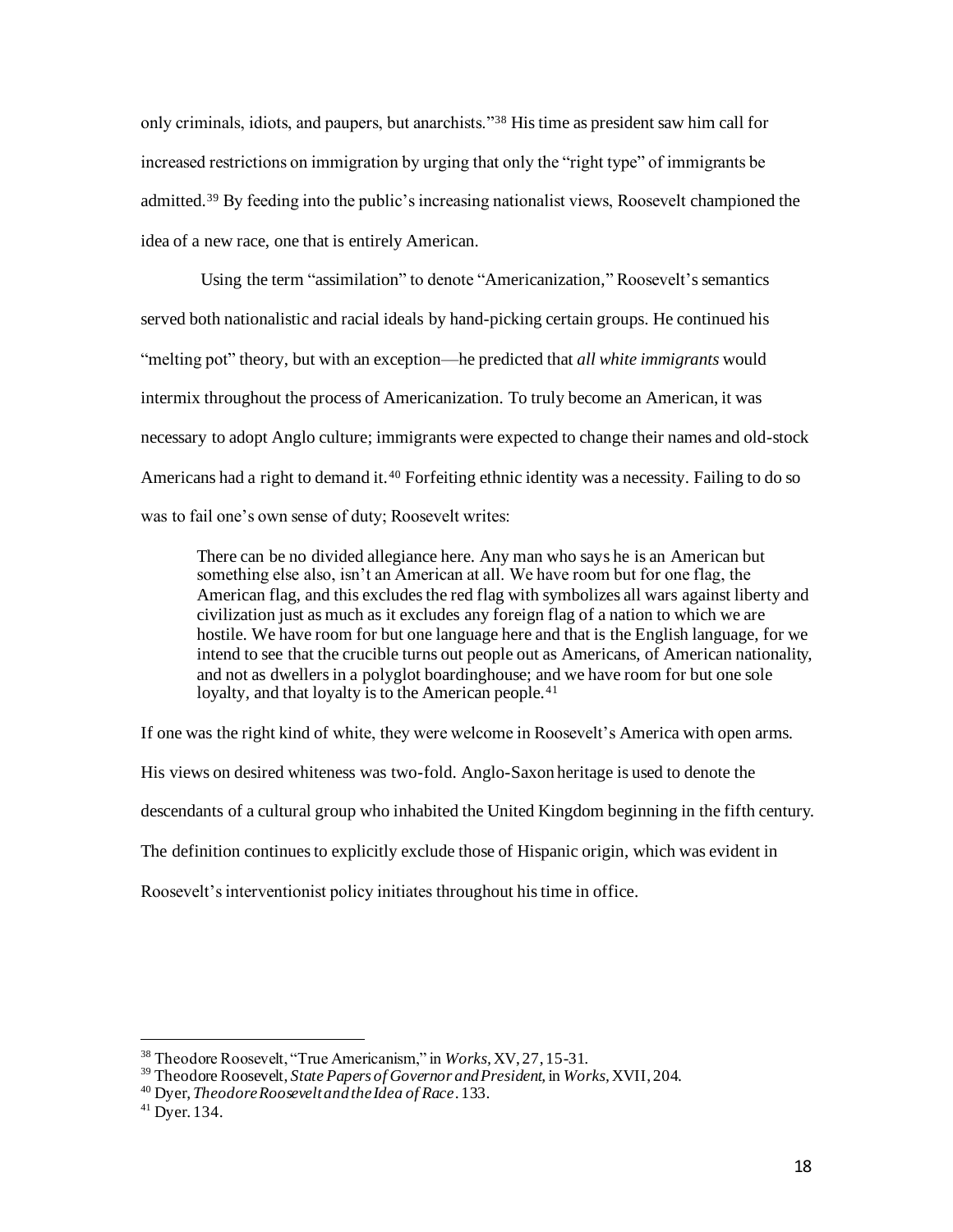As many administrations before him, Roosevelt did not shy away imperialist acts attempting to "Americanize" the surrounding area.<sup>42</sup> What is often referred to as "gunboat diplomacy," the Roosevelt administration continually intervened in the Caribbean and Latin America, even founding the military base at Guantanamo Bay. Roosevelt did not advocate for the expansion of territory and was inclined to believe that military intervention should be a final resort. However, in the name of protecting American financial interests this premise was a bit shaky. In the Dominican Republic, for example, U.S. military personnel temporarily took control of the capital to "re-negotiate" the repayment of loans and protect business efforts. Intervention such as this was oftentimes seen as humanitarian to much of the West. The U.S. and Britain were held in high esteem as the developers of nations—propping up those who lacked the financial means or competency to do so themselves. While in office, he preached that it was the "manly duty" of the States to intervene in the Caribbean and spread the benefits of Anglo-Saxon civilization to inferior nations populated by "inferior" inhabitants. <sup>43</sup> At the time, Anglo-American rapprochement was still relatively young and the depth of Roosevelt's attachment isimportant when analyzing his ideology during the concluding stages of his presidency. Similar to his friendship with Grant, Roosevelt spent much time with John Muir, even embarking on multiple backpacking trips through Yosemite. As such, many of his views regarding race were heavily influenced by one of the nationally recognized founders of ecology.

The historical context of African-American exclusion can be traced back to John Muir and the occupied wilderness of the Civil War. Though 26 years old at the time, Muir elected to explore the Canadian wilderness rather than fight; the scholarship is split as to his reasoning. Environmentalists such as Carl Anthony and Roderick Nash portray him as draft-dodger who had "no interest in the fight to save the Union or free the slaves," whereas Stephen Fox instead claim

 $42$  William M Tilchin, "Theodore Roosevelt, Anglo-American Relations, and the Jamaica Incident of 1907," *Diplomatic History* 19, no. 3 (1995): 385–405, http://www.jstor.org/stable/24912395.

<sup>&</sup>lt;sup>43</sup> William Tilchin, "Theodore Roosevelt, Anglo-American Relations, and the Jamaica Incident of 1907," *Diplomatic History* 19, no. 3 (1995): 385–405, http://www.jstor.org/stable/24912395.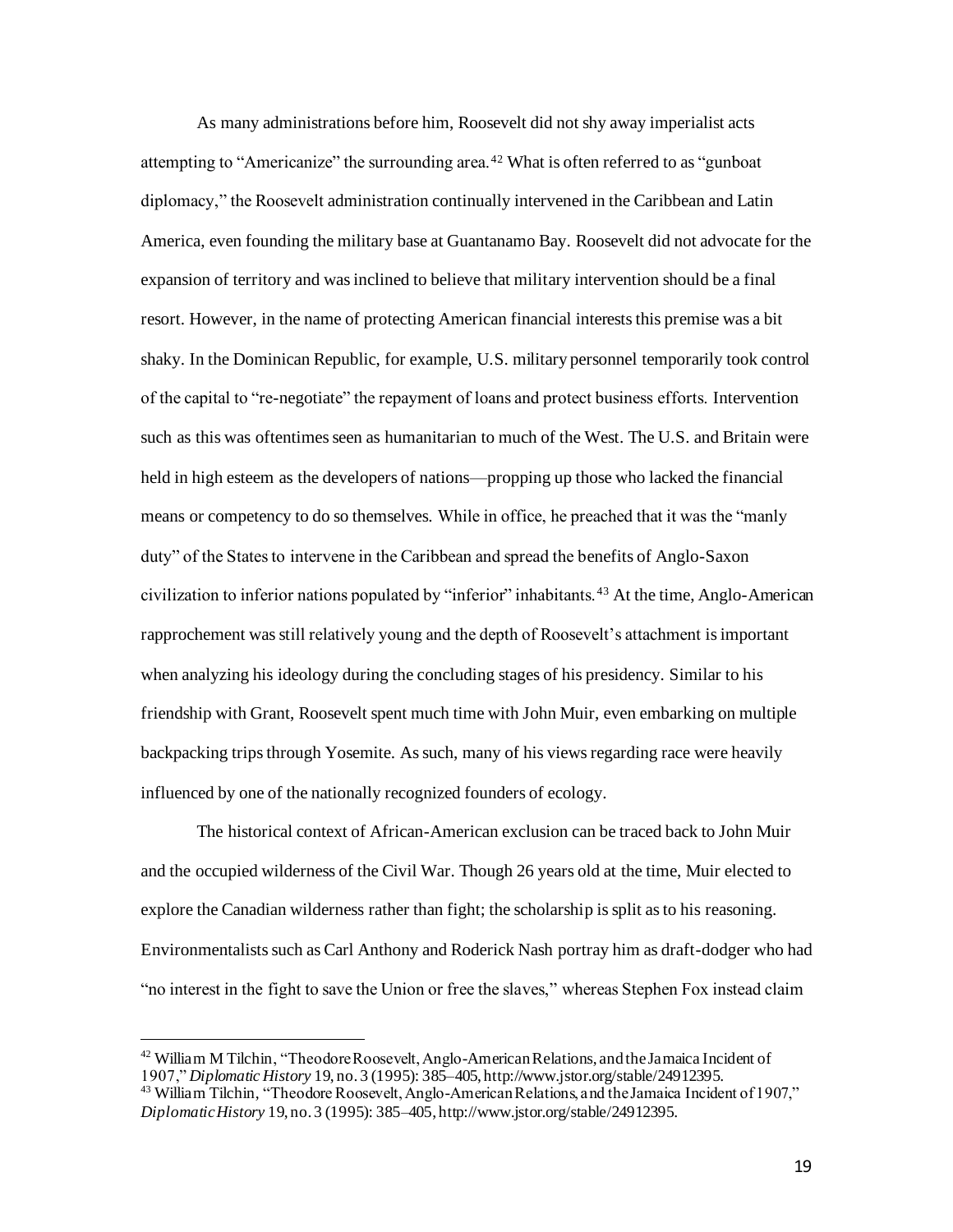that he was a pacifist who "was paralyzed by the threat of conscription and who had no strong feelings about the moral aspects of war."<sup>44</sup> Either way, this stint of Muir's life helped develop his life-long belief that nature had rights. His journey to the Gulf saw him exposed to disparities of a post-Civil War South and his writings of the trip reflected his prejudices. He wrote that "the Negroes are easy-going and merry, making a great deal of noise and doing little work. One energetic white man, working with a will, would easily pick as much cotton as half a dozen Sambos and Sallies."<sup>45</sup> While his environmental ethic would embrace nonhuman wilderness, he was insensitive to much of humanity.

Though insensitive, his contributions to ecology have had a lasting impact through the modern day. He is recognized for being the influencer behind the expansion of Yosemite into its modern boundaries and co-founder and first president of the Sierra Club, an environmental organization that lobbies politicians to promote environmental policies such as sustainable energy and limiting global warming. His writings on Yosemite helped shape preservation politics and a vision of white wilderness, that is still embraced today. He compares the cliffs and waterfalls of Yosemite to the grand cathedrals and "pristine" landscapes prominent in the west. By making this comparison, Muir is reaffirming America's connection to European civilization. The usage of religious imagery distinguishes Yosemite to specific white areas, not acknowledging spaces in South America or Africa. Viewing Yosemite as a white wilderness of "mountain temples," it becomes a sign of the blessing of the white man's god and maintains America's connection to Europe, even in the New World.<sup>46</sup> To Muir, the purest wilderness was white wilderness, there was no room for any cultures other than those that stemmed from Europe.

<sup>44</sup> Carolyn Merchant, "Shades of Darkness: Race and Environmental History," *Environmental History*8, no. 3 (2003): 380–94, https://doi.org/10.2307/3986200. 386.

<sup>45</sup> John Muir, A Thousand-Mile Walk to the Gulf (San Francisco: Sierra Club Books, 1991).

<sup>46</sup> Kevin DeLuca and Anne Demo, "Imagining Nature and Erasing Class and Race: Carleton Watkins, John Muir, and the Construction of Wilderness," *Environmental History* 6, no. 4 (2001): 541–60, https://doi.org/10.2307/3985254.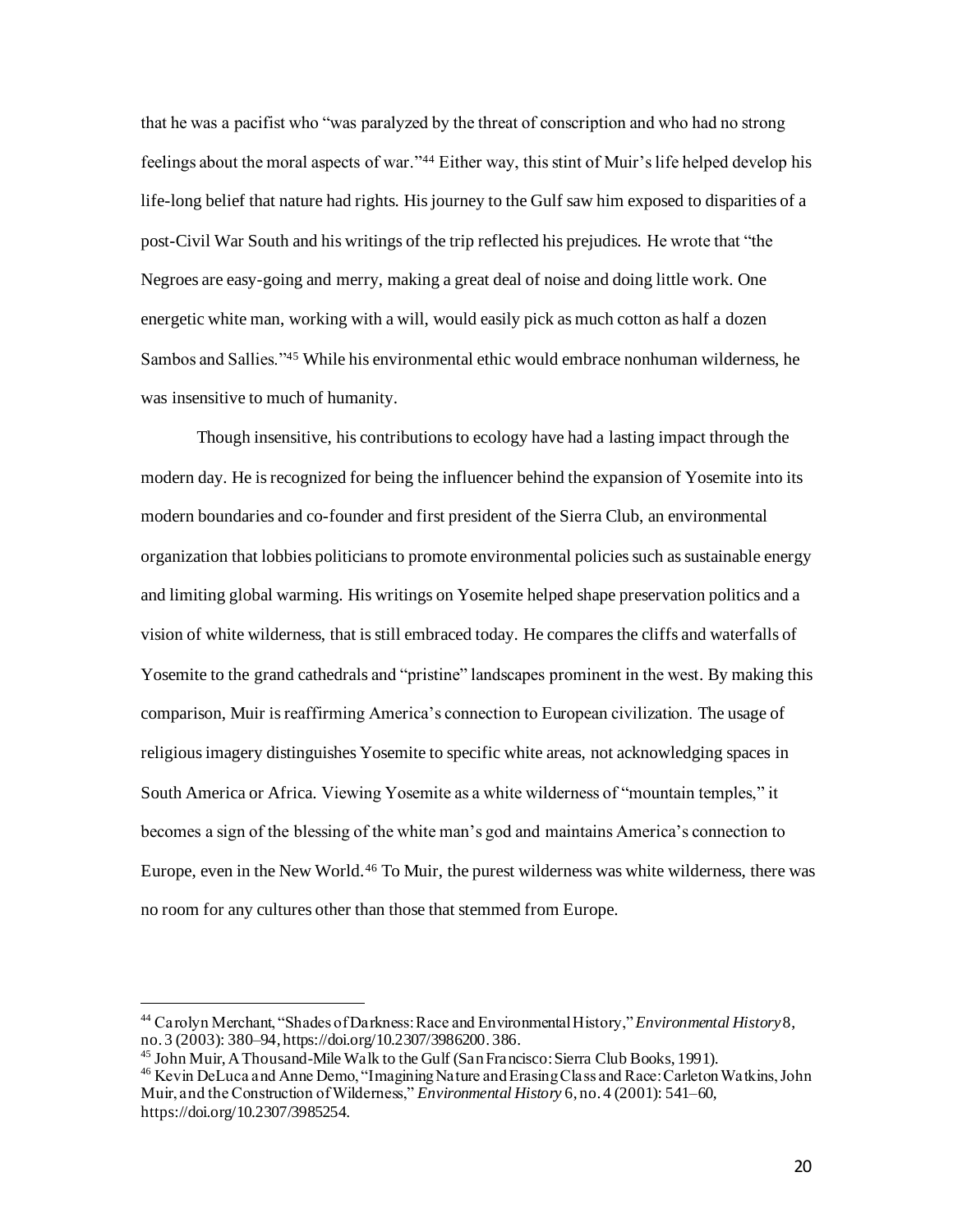Compared to the U.S, European countries have been more active in passing legislation designed to combat both racial injustices and environmental degradation. The Paris Agreement has been positively received internationally, who have been equally as condemning towards the U.S. for the President's desire to withdrawal. Just as there is a link between environmentalism and race, there is also one between environmentalism and extremism. As weather patterns are likely to shift, there is fear that the environmental crisis that will follow will be used as leverage for political violence.<sup>47</sup> Vulnerable ecosystems could be exploited or destroyed to intimidate or provoke a state of terror in the general public for a variety of agendas. No continent is more aware of this than Europe.

## **The New Terrorism**

Beginning in the late 19th century, the modern world has experienced four "waves" of terrorism, each lasting roughly a generation, or the average human life cycle. David Rapoport coined these waves as a "cycle of activity in a given time period—a cycle characterized by expansion and contraction phases. A crucial feature is its international character; similar activities occur in several countries, driven by a common predominant energy that shapes the participating groups; characteristics and mutual relationships. As their names—"Anarchist," "anticolonial," "New Left," and "religious"—suggest, a different energy drives each."<sup>48</sup> The names of each wave reflects its dominant feature, with nationalist organizations appearing in every wave. While these organizations generally peter out, they inspire the successor generation to transform ideology and tactics in an attempt to combat the next perceived threat.

<sup>47</sup> Walter Enders and Gary A Hoover, "The Nonlinear Relationship between Terrorism and Poverty," *The American Economic Review*102, no. 3 (2012): 267–72, http://www.jstor.org/stable/23245540.

<sup>48</sup> David Rapoport, "Four Waves of Modern Terrorism," 2004, 46–73.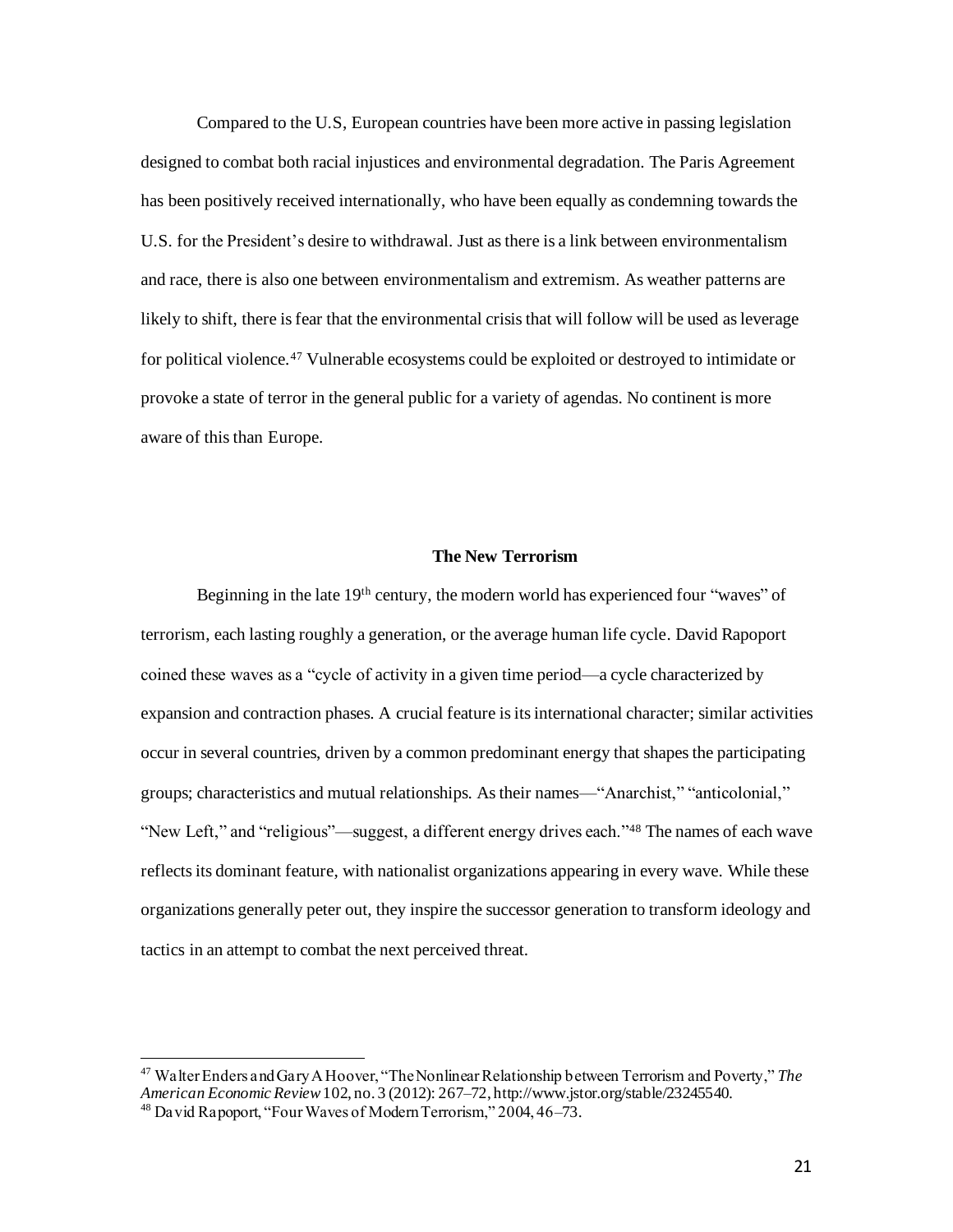The current wave, religious, is nearing this threshold. As the world is increasingly becoming grounded in science, it should come as no surprise that rates of those who identify as "atheist" or "non-religious" is rising at a greater rate than any period in history. Those "would be terrorists" from the current generation are less likely to be motivated by religious reasons. It is untrue that terrorist acts stemming from religious roots will come to an end, there are outliers that linger from every wave, but it is likely that these attacks will become less frequent. The dissipation of the religious wave opens a gap—what will the next wave of terrorism be? Scholars dating back to 1996 have argued that this newest wave is right-wing radicalism fueled by xenophobia and environmental concerns. Before the ideology behind this newest wave of terror can be unpacked, I believe that establishing a working definition of "terrorism" is essential. It is not possible to discuss the transformation to which we are experiencing in modern day without first laying a solid foundation of what is at the core of terrorism.

Attempting to lock ideologies such as "fascism," "communism," or "liberalism" into rigid parameters by applying a definition would be a disservice to how they have progressed throughout history, or how they will adapt in the future. The same does not hold true for terrorism—it is not an ideology; it is an act. The boundaries for what constitute terrorism are defined and more straightforward. This is not to say, however, that there is no longer any debate as to what these parameters are. By looking at the competing definitions from top agencies, my hope is to shed some light on what terrorism is and what it looks like. Cynthia Combs defines terrorism as "a synthesis of war and theater, a dramatization of the most proscribed kind of violence—that which is deliberately perpetrated on civilian noncombatant victims—played before an audience in the hope of creating a mood of fear, for political purposes."<sup>49</sup> For scope of the paper, I will not lay out the definitions of major government organizations such as the Department of Defense or Homeland Security; Instead, I will analyze their similarities. Terrorism

<sup>49</sup> Cynthia Combs, *Terrorism in the Twenty-First Century*, 2017. 42.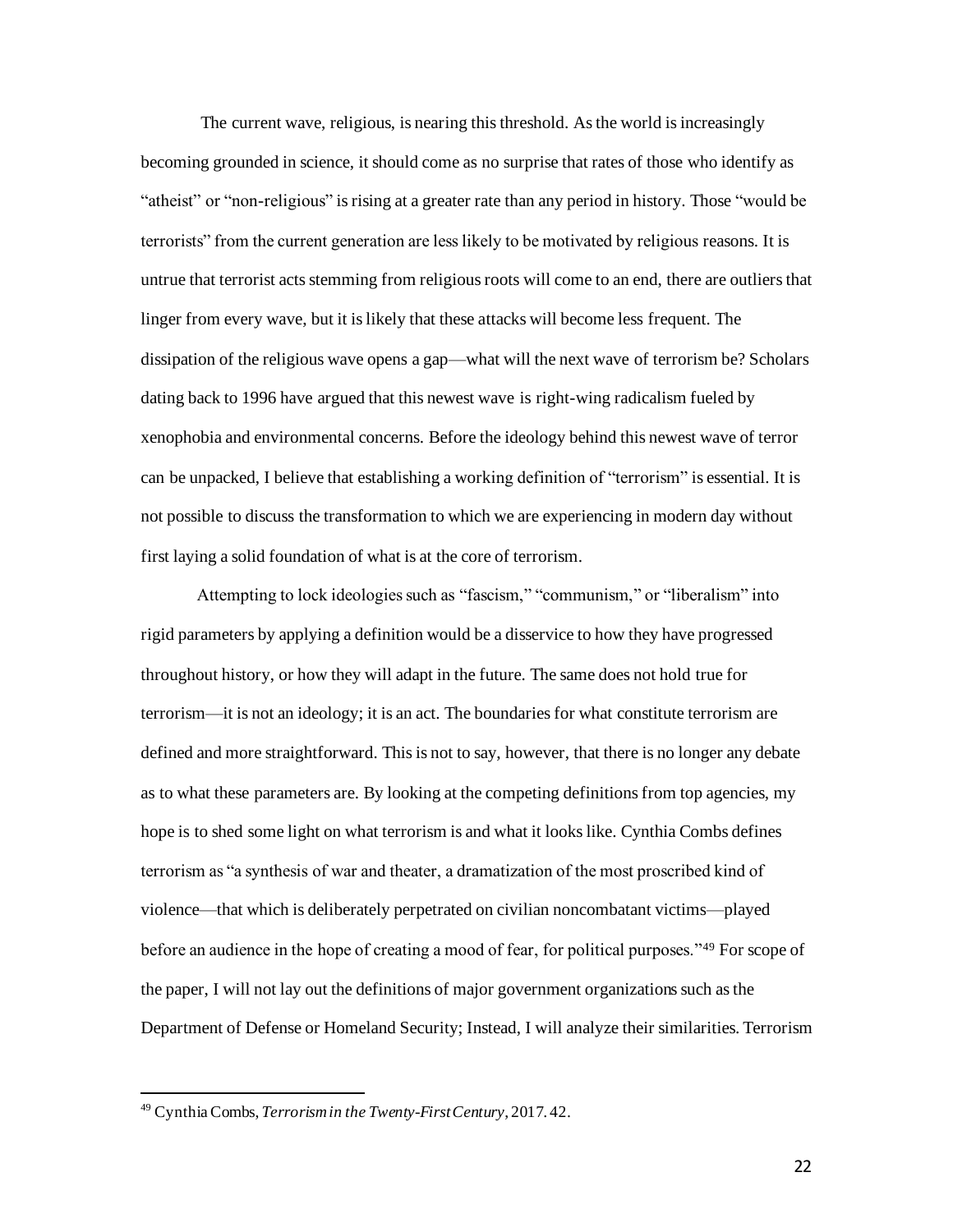is the use of violence (or threat of it) on noncombatants to create fear in the audience, in hopes of bringing about political change. Each of these four factors: violence, noncombatants, fear in the audience, and political motivation are pertinent to understanding what terrorism is, or is not.

While hardly a new concept, eco-terrorism's rise to prominence has occurred rapidly in the U.S throughout the late 90s and early 2000s. It is used to "denote the use or threatened use of violence of a criminal nature against innocent victims or property by an environmentally oriented subnational group for environmental-political reasons, aimed at an audience beyond the target, and often of a symbolic nature." <sup>50</sup> Generally speaking, eco-terrorism is the least violent of the many forms of terrorism. Acts such as monkey-wrenching machinery, tree spiking,<sup>51</sup> and shutting down mines were about as brazen as public displays got (see appendix 6). The movement peaked in 2000 when groups such as the Earth Liberation Front (ELF) and Animal Liberation Front (ALF) began staging public protests of increasing escalation. Rarely did they ever turn violent, but increased property damage eventually reached a level that the Federal Bureau of Investigation (FBI) named radical environmental activists the "number one domestic terror threat."<sup>52</sup>

ELF was publicly accused of setting fires within a five-year span that destroyed millions of dollars' worth of property. In lieu of these occurrences, the federal response was swift and decisive. The FBI launched "Operation Backfire," which resulted in dozens of convictions and prison sentences from members of both groups. This, coupled with the Patriot Act and other post 9/11 law enforcement policies saw a dramatic decline of attacks. Concerning the total number of attacks, the movement peaked in 2001, totaling 163. By 2012, there were only two incidents. The current scholarship agrees that policy action was the driving force behind this decline and that those sentenced to prison were likely the leaders of the those perpetrating the attacks. When

<sup>50</sup> Sean P Eagan, "From Spikes to Bombs: The Rise of Eco‐terrorism," *Studies in Conflict & Terrorism* 19, no. 1 (1996): 1–18, https://doi.org/10.1080/10576109608435993.

 $51$  An act done by environmental groups; tree-spiking is the insertion of a non-harmful spike into trees that destroys the blades of forestry equipment.

<sup>52</sup> Citation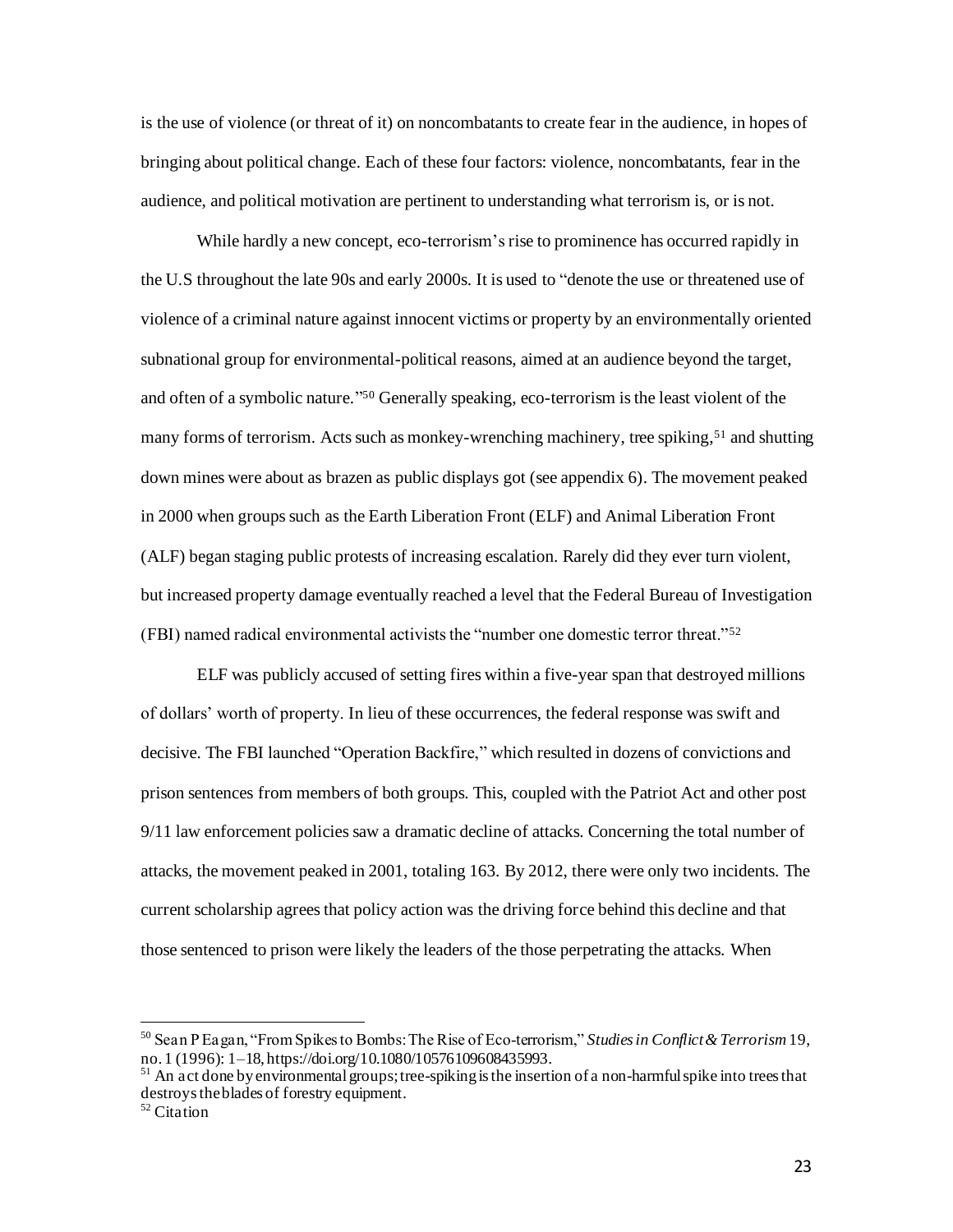speaking to the likeliest causes of the decline, Donald Litterst stated, "My guess is that there was just a core, really just a few members, who were responsible for these more serious arsons, and once they went to jail, that was it."<sup>53</sup> With incidents being virtually non-existent and no longer a serious threat to the FBI, the environmental scare was thought to have run its course.

There are recent occurrences, however, that signify a blending of right-wing extremism with environmental motives. On August third of this year, a mass shooting in El Paso, Texas, left 22 individuals dead. The perpetrators online manifesto largely focused on themes of white supremacy and anti-Hispanic immigration, calling for condemnation of the act as a hate crime. However, although easy to overlook, the manifesto's title "The Inconvenient Truth," is a direct call to Al Gore's 2006 film that stressesthe need to act swiftly in combatting climate change. While the old terror threats from ELF and ALF may have dissipated, right wing extremism is constantly evolving and a blending with environmental likely appears to be on the horizon.

The shooting in El Paso was undoubtedly an act of terror. It was an act of violence against noncombatants (everyday shoppers at Wal-Mart), with the intention of spreading fear to an audience (immigrants living in the United States), to influence political change (more stringent anti-immigration laws). It may be tempting to draw parallels to instances such as this to the shooting in New Zealand—but that would be a mistake. Although both were acts of terror, the motive behind the attack on the mosque stemmed from a hatred and misunderstanding of Islam, not a fear of immigration—although, there is some overlap between the two. One might also reasonably assume that the religious wave is not yet over due to how recently it occurred. Advocates of this argument are failing to see the "wave phenomena" on the macro-level that it should be understood. Each wave lasts roughly a generation; when a wave does inevitably conclude, it peters out gradually as opposed to halting overnight. This implies that there will be at least some overlap between waves. Terrorist acts were committed in the name of anti-colonial

24

<sup>53</sup> Donald Liddick. Interview. From: Lauren Kirchner, "Whatever Happened to 'Eco-Terrorism'?," 2017.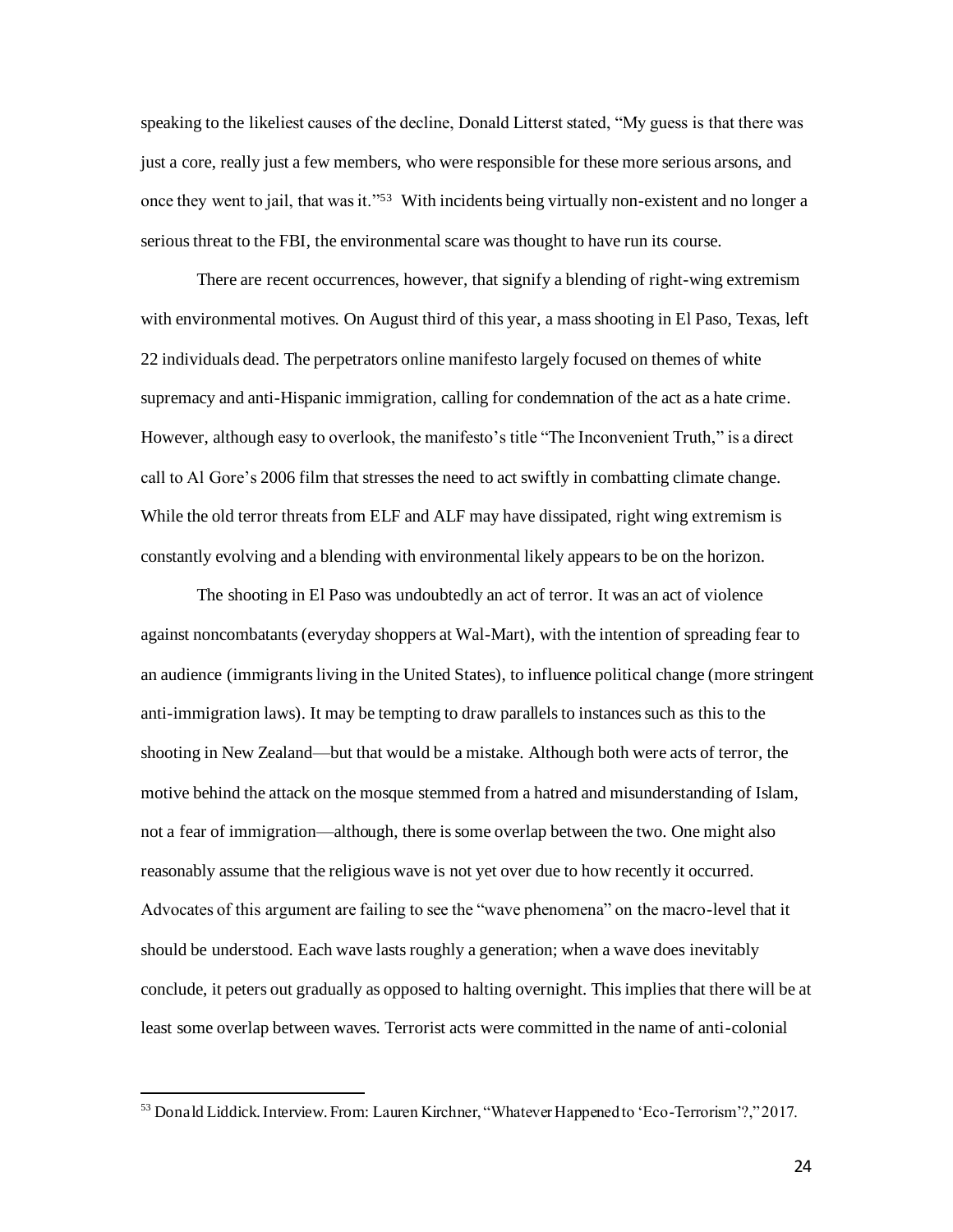revolution during the anarchist wave, just as anti-immigrant and environmental rationale is used as a justification for committing heinous acts before the religious wave is concluded. It is also important to keep in mind that there will invariably be outliers even when a new wave has come to fruition.

Determining the ideology behind those who commit acts of extremism can be useful to predict motive and method of attack. Post 9/11, ideology has been well documented. Improved national defense strategies have been successful in preventing another large-scale attack, but incapable in the prevention of small-scale ones. These can mostly be broken into two categories:  $j$ ihad<sup>54</sup> and far right-wing. Since  $9/11$ , no jihadist foreign terrorist organization has been responsible for an attack within the U.S, nor has any attacker received training from groups abroad. In the 18 years since, jihadists have killed 104 people inside the United States. This death toll is virtually the same as that from far-right terrorism (consisting of anti-government, white supremacist, and anti-abortion violence), which has claimed 111 lives.<sup>55</sup> Nearly half of those killed by jihadist terrorists is due to one event, and the worst mass shooting in American history, the 2016 Orlando night club shooting (see graph 1 below).

Graph 1:

<sup>&</sup>lt;sup>54</sup> For sake of simplicity I will be using the modern interpretation of jihad, as opposed to the classical which can be interpreted as non-violent—i.e. "a crusade against smoking." Modern Muslim scholars claim that the goal of true jihad is to "establish a just social order through violent struggle." The dominant meaning of jihad in Sunni Muslim culture remains "Islamic warfare."

<sup>55</sup> Peter Bergen et al., "Terrorism in America After 9/11," *New America*, 2019.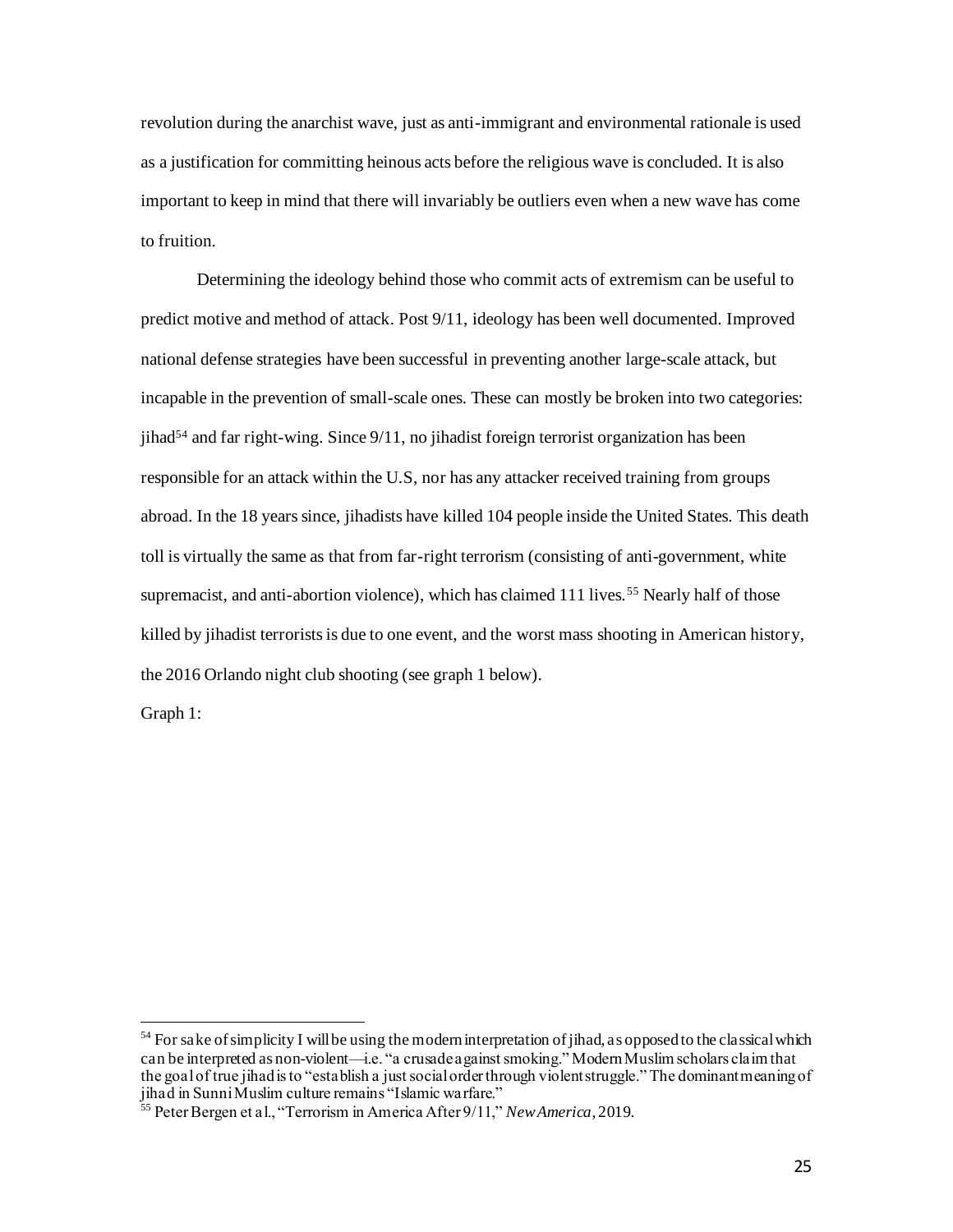

The evidence shows that right-wing extremism is the likeliest type of terror attack to occur domestically. Of the wide variety of locations attacks were carried out on, the most prevalent were places of worship, shopping centers, or targeted killings. Whereas jihadist terror, conversely, is likeliest to be directed at military bases, government agencies, or law enforcement. Ideology shows this distinction. Right-wing extremism usually results from a perceived fear of the dissipation of culture. Whether this be race, religion, or environmentally motivated, it still translates to the attacks on specific locations.

Even more so than the U.S, Western Europe has been dealing with an alarming rise of radical right-wing terror.<sup>56</sup> In the past couple of decades, Germany has been the most susceptible. Between 2000-2007, the National Socialist Underground (NSU) detonated three bombs and committed 15 armed robberies in areas with high immigrant concentrations, claiming ten lives and injuring many others. Condemning the attacks, the German Attorney General labeled NSU "a

<sup>&</sup>lt;sup>56</sup> My intention is to not use "radical right-wing terror" and "anti-immigrant/eco-terror" interchangeably. However, the latter is a sector of the former, so it is important to highlight the overarching problem that we are dealing with. Most importantly, though, I wish to highlight this type of terrorism is separate from religious terror.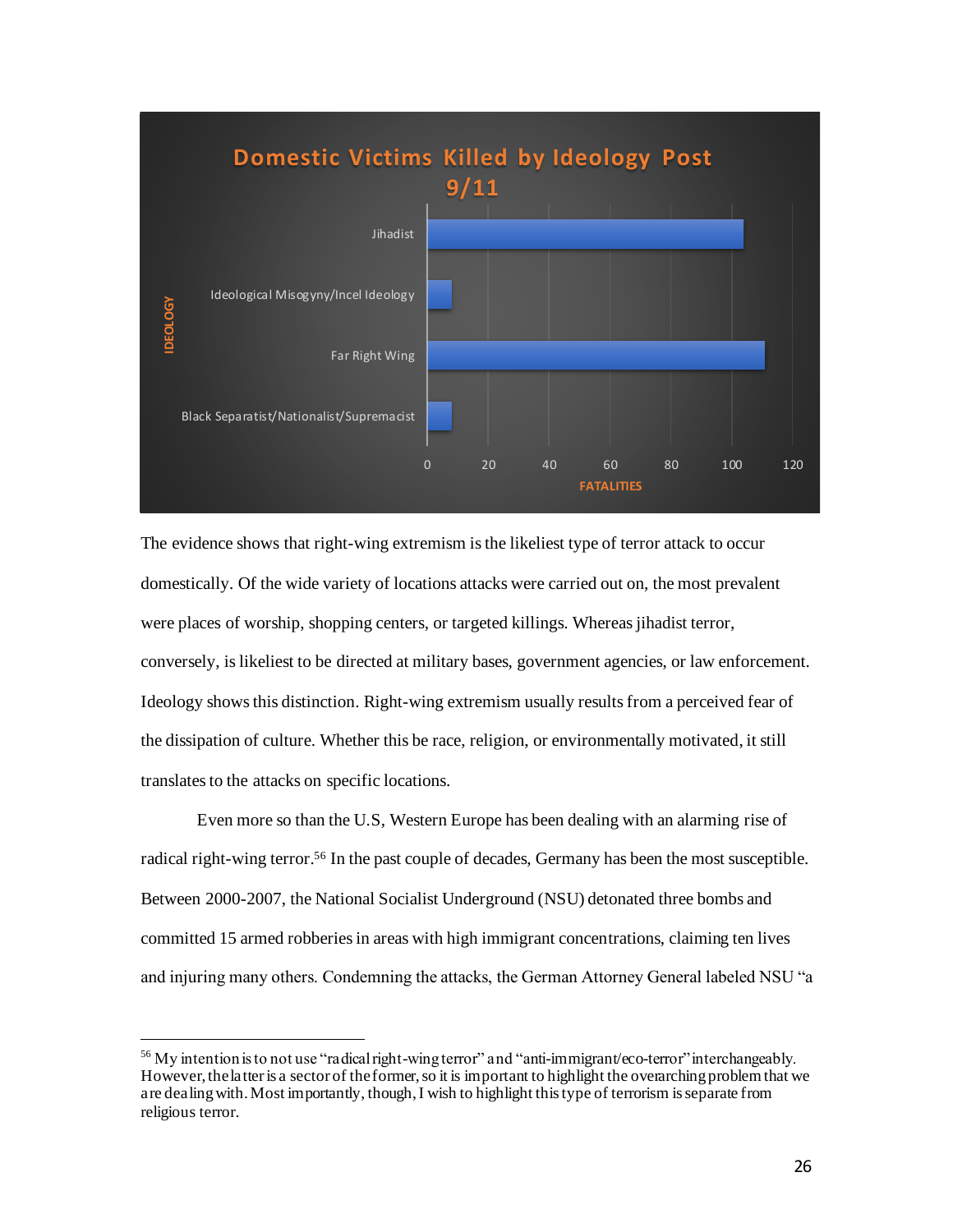right-wing extremist group whose purpose was to kill foreigners, and citizens of foreign origin."<sup>57</sup> Furthermore, 2018 saw six men arrested after government officials foiled a plot to assassinate French President Emmanuel Macron, citing his open-border policy as motive. It was not religion that these instances have in common, it was immigration. The link between environmentalism and extremism is just as interconnected as environmentalism and race. While the former has just recently begun rising to prominence in the public eye, the latter has been systemic. Can public policy address these concerns moving forward, or are more drastic measures required?

# **Conclusion**

Ecology has seen a massive transformation since the mid-19th century, with figures such as President Roosevelt, Grant, and Muir being key influencers in the founding of many national parks and protected lands today. These advancements in preservation cannot be denied, but the ecological movement does have a darker side that is apparent to this day. Publics lands are being used as gathering places of white nationalist groups and radicalization has seen a transformation of extremist acts related to ecological reasoning. The issue of minorities being under represented in national parks has been a systemic problem. White nationalism has been a staple of the ecological movement since Muir and Grant. The question then becomes: what is to be done about it?

Public policy has been ineffective in addressing this problem, or even realizing its existence—a more comprehensive approach is needed. Although gaining traction in the early 80s and even influencing an executive order from President Clinton, the environmental justice (EJ) has gradually petered out since. Its formation was in response to the acknowledgement that minority groups have not been adequately represented in environmental concerns. Per

<sup>57</sup> Daniel Koehler, "German Right-Wing Terrorism in Historical Perspective. A First Quantitative Overview of the 'Database on Terrorism in Germany (Right-Wing Extremism)' – DTGRWX' Project," *Perspectives on Terrorism*8, no. 5 (2014): 48–58, http://www.jstor.org/stable/26297261.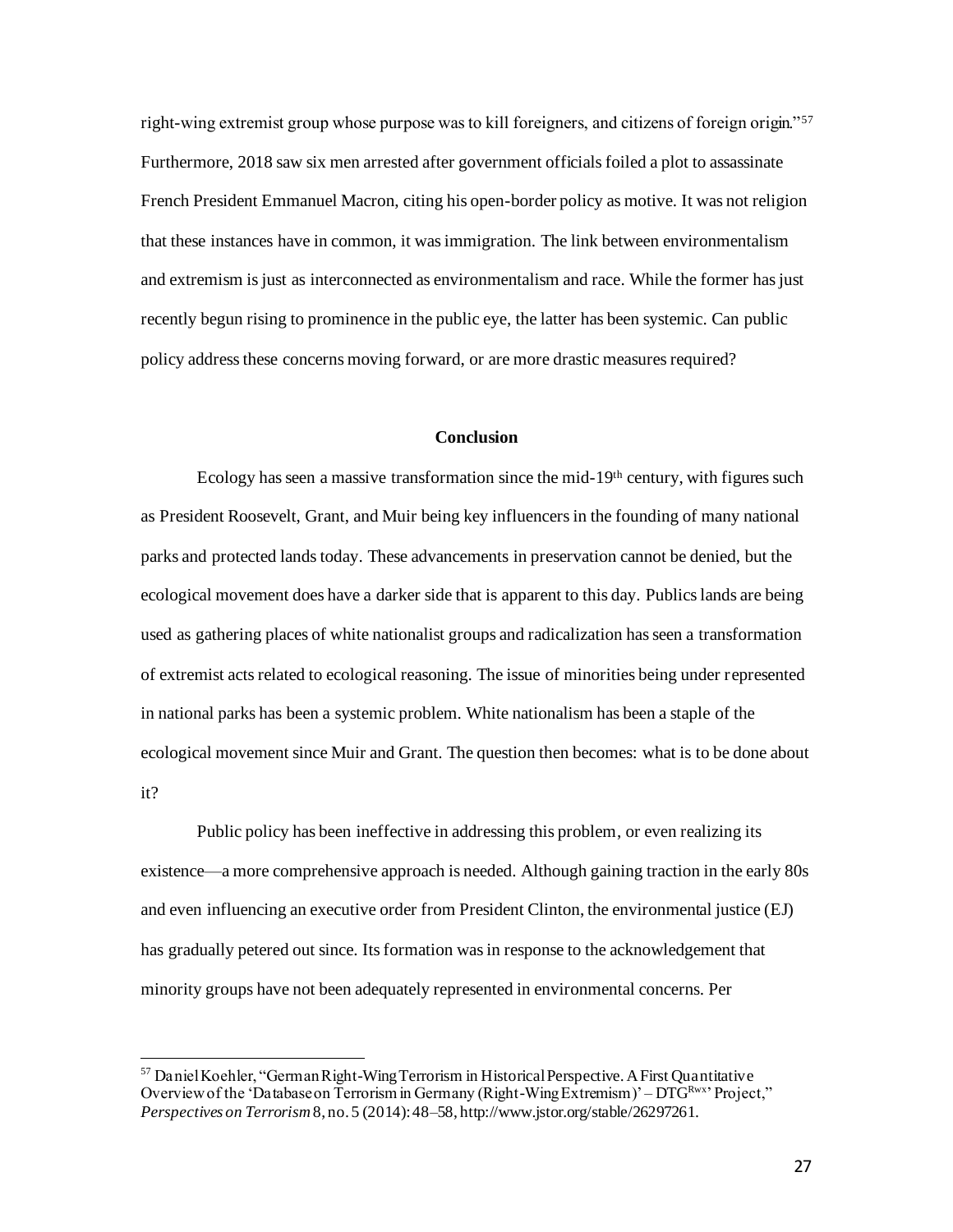Middendorf and Nilon, the EJ movement is defined in three parts: 1) disparate and disproportionate environmental impacts occur among different communities across racial and socio-economic lines, (2) affected communities should be apprised of environmental issues affecting them, and (3) these communities should be incorporated in any decision-making process.<sup>58</sup> The EJ movement sought to right the inequalities of the past through new regulation, laws, and compensation to those affected (see appendix 7). Persistent social pressure saw the movement peak in 1994 when President Clinton mandated Executive Order 12898:

To the greatest extent practicable and permitted by law, and consistent with the principles set forth in the report on the National Performance Review, each Federal agency shall make achieving environmental justice part of its mission by identifying and addressing, as appropriate, disproportionately high and adverse human health or environmental effects of its programs, policies, and activities on minority populations and low-income populations.<sup>59</sup>

Initially, the executive order was viewed as a victory—it addressed each of three parts of the EJ movement. It could have provided a solid foundation if legislation were to have continued to be being implemented and enforced. The initial problem was that the ambiguity of the executive order. By lacking specifics and only providing abstract outlines the federal agencies it was directed towards had no incentive to begin drafting their own policies. There was also issue of disparity between the scientific and EJ communities. The largely white ecological community is situated in the natural sciences uses differing research methodologies than the mostly minority EJ community, likely from social sciences.<sup>60</sup> Crossing disciplinary boundaries, and doing so effectively can prove challenging. The scope of the problem can also be problematic. EJ advocates tend to focus on specifics (e.g. regulating the dumping of waste in minority communities) whereas ecologists center on broad, macro-processes. Until these two disciplines

<sup>58</sup> George Middendorf and Charles Nilon, "ESA and Environmental Justice," *Bulletin of the Ecological Society of America* 88, no. 2 (2007): 160–65, http://www.jstor.org/stable/bullecosociamer.88.2.160. <sup>59</sup> William Clinton, "Executive Order 12898" (1994).

<sup>60</sup> Middendorf and Nilon, "ESA and Environmental Justice."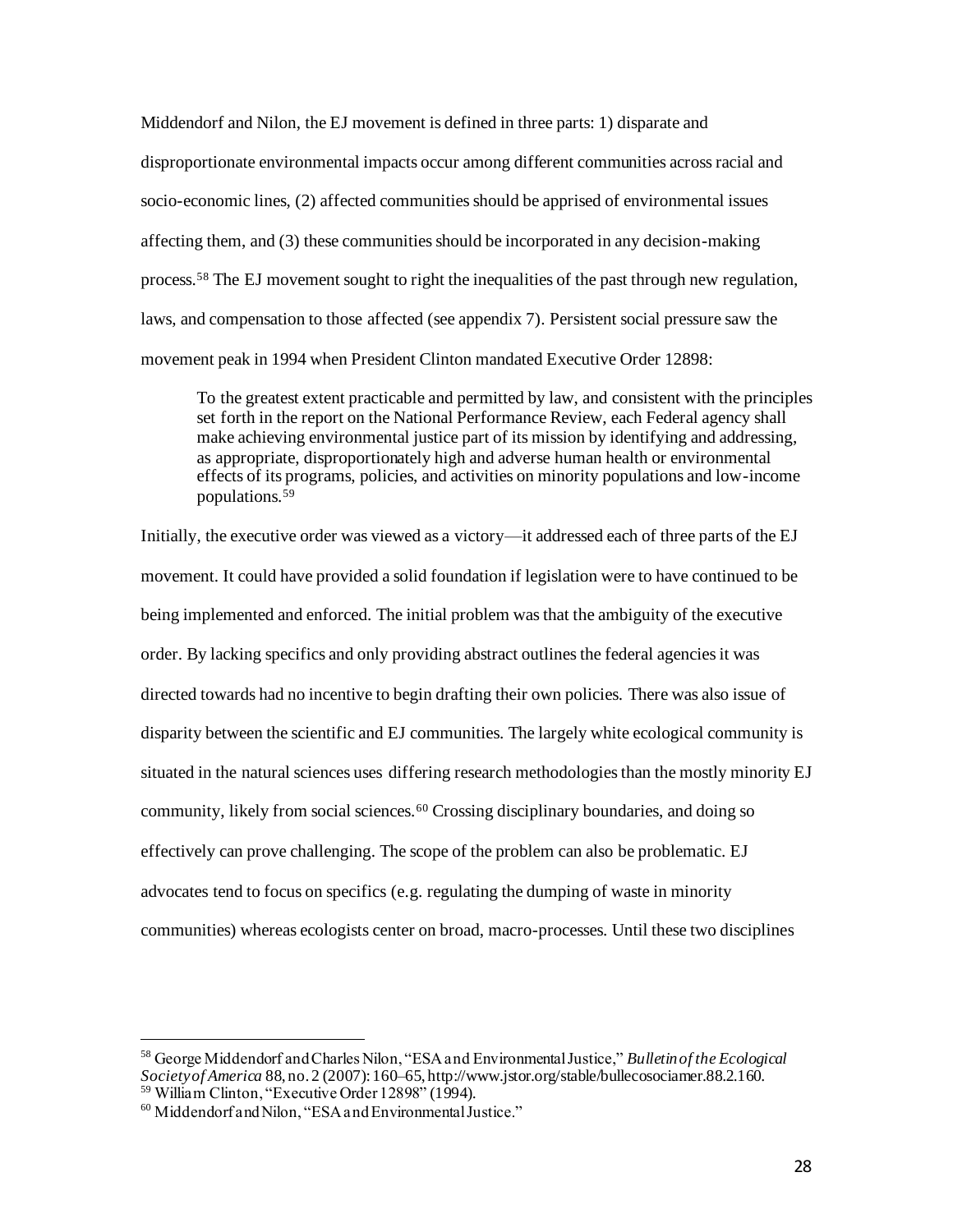can come to the realization that they are largely fighting the same fight, policy advancement will remain stagnant and minority populations will continue to be affected.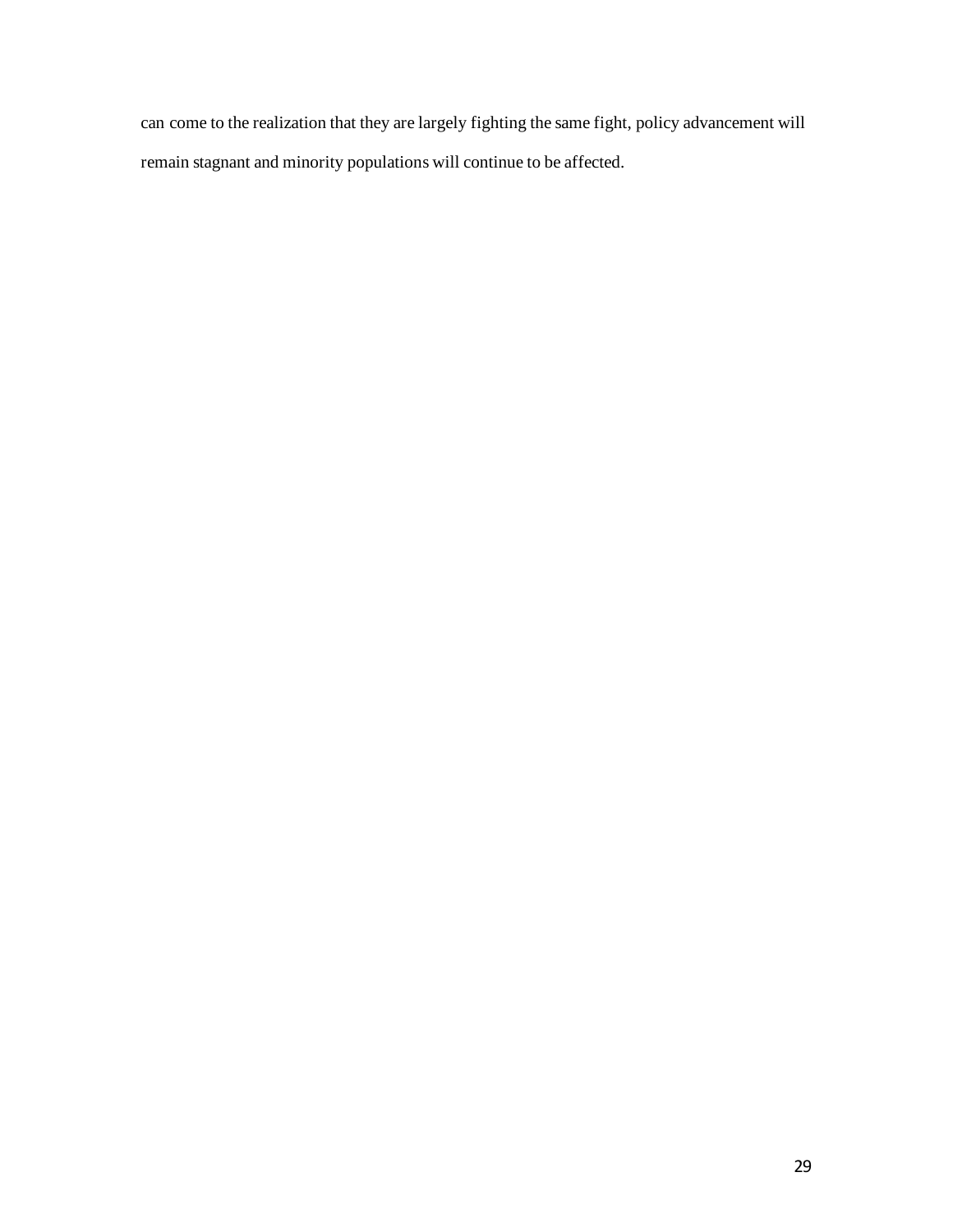### **References**

- Bergen, Peter, Albert Ford, Alyssa Sims, and David Sterman. "Terrorism in America After 9/11." *New America*, 2019.
- Cagle Juhan, S. "Free Peech, Hate Speech, and the Hostile Speech Environment." *Virgina Law Review* 98, no. 7 (2012).
- Chatterjee, Elizabeth. "Green and White Nationalism." *The London Review of Books*, 2019. https://www.lrb.co.uk/blog/2019/september/green-and-white-nationalism.
- Clinton, William. Executive Order 12898 (1994).
- Combs, Cynthia. *Terrorism in the Twenty-First Century*, 2017.
- Cooney, Rosana. "White, Male and Millenial: Hate Groups Tap Bro Culture to Recruit Members." *The Center for Public Integrity*, 2018.
- DeLuca, Kevin, and Anne Demo. "Imagining Nature and Erasing Class and Race: Carleton Watkins, John Muir, and the Construction of Wilderness." *Environmental History* 6, no. 4 (2001): 541–60. https://doi.org/10.2307/3985254.
- Doubek, James. "'White Civil Rights Rally' Approved for D.C. in August." *National Public Radio*, June 21, 2018.
- Dyer, Thomas G. *Theodore Roosevelt and the Idea of Race*. Baton Rouge: Louisiana State University Press, 1980.
- Eagan, Sean P. "From Spikes to Bombs: The Rise of Eco‐terrorism." *Studies in Conflict & Terrorism* 19, no. 1 (1996): 1–18. https://doi.org/10.1080/10576109608435993.
- Enders, Walter, and Gary A Hoover. "The Nonlinear Relationship between Terrorism and Poverty." *The American Economic Review* 102, no. 3 (2012): 267–72. http://www.jstor.org/stable/23245540.
- Friedman, Milton. *Capitalism and Discrimination*, 2002.
- Furst, Lilian R. "Romanticism in Historical Perspective." *Comparative Literature Studies* 5, no. 2 (1968): 115–43. http://www.jstor.org/stable/40467744.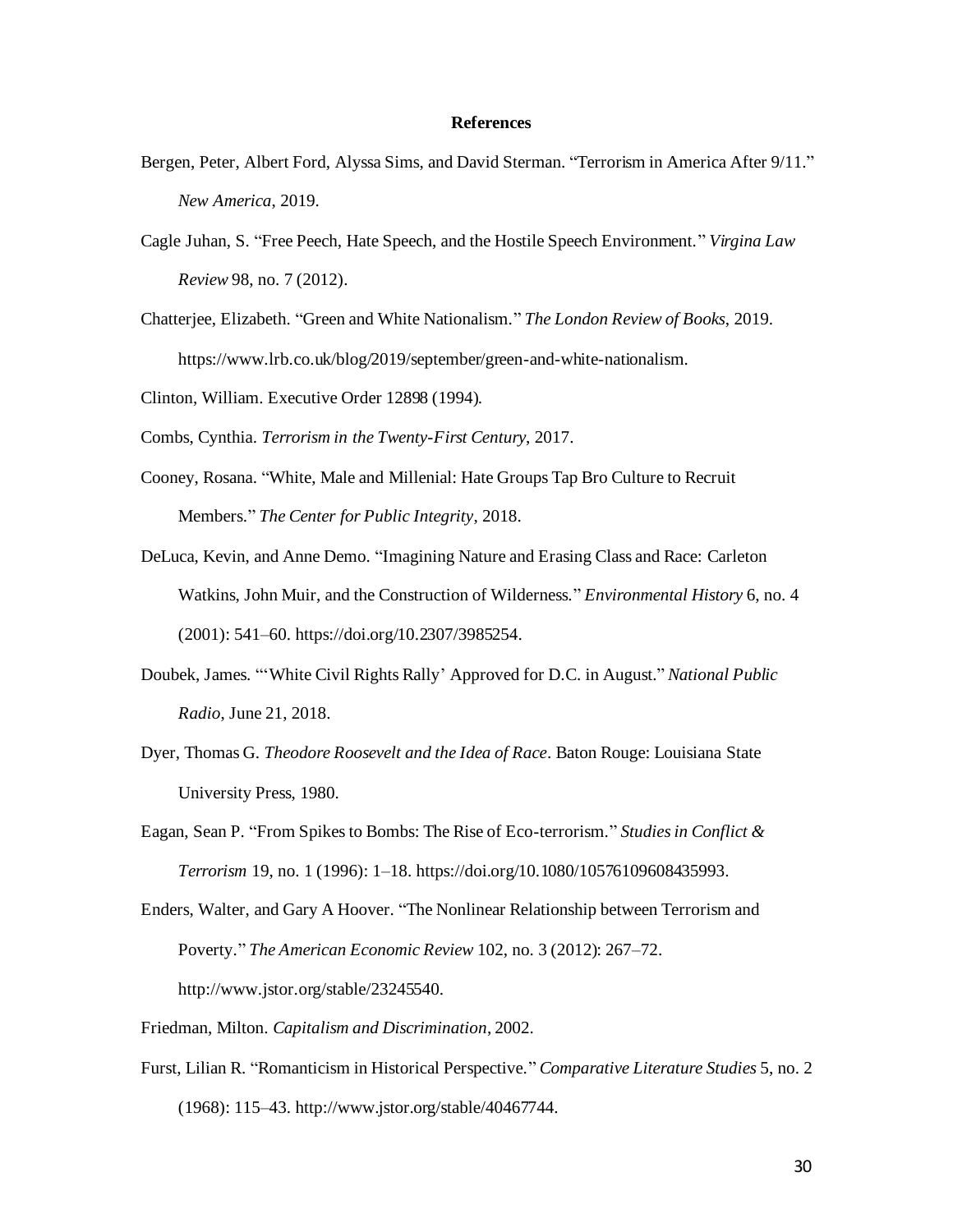Grant, Madison. *Passing of the Great Race*. Fourth. Charles Scribner's Sons, 1924.

Heineman, Elizabeth. "Gender Identity in the Wandervogel Movement." *German Studies Review*

12, no. 2 (1989): 249–70. https://doi.org/10.2307/1430094.

SPLC Southern Poverty Law Center. "Identity Evropa," 2018.

Jensen, Derrick, Lierre Keith, and Aric McBay. *The Deep Green Resistance Book*. First. New

York: Seven Stories Press, 2011.

Just, Adolph, and Benedict Lust. *Return to Nature*, 1896.

Kirchner, Lauren. "Whatever Happened to 'Eco-Terrorism'?," 2017.

Koehler, Daniel. "German Right-Wing Terrorism in Historical Perspective. A First Quantitative Overview of the 'Database on Terrorism in Germany (Right-Wing Extremism)'  $-DTG^{Rwx}$ ' Project." *Perspectives on Terrorism* 8, no. 5 (2014): 48–58. http://www.jstor.org/stable/26297261.

McDaniel, George. "Madison Grant and the Racialist Movement." *American Renaissance* 8, no. 12 (1997).

- Merchant, Carolyn. "Shades of Darkness: Race and Environmental History." *Environmental History* 8, no. 3 (2003): 380–94. https://doi.org/10.2307/3986200.
- Middendorf, George, and Charles Nilon. "ESA and Environmental Justice." *Bulletin of the Ecological Society of America* 88, no. 2 (2007): 160–65.

http://www.jstor.org/stable/bullecosociamer.88.2.160.

- National Park Service Organic Act, Pub. L. No. 535 (n.d.).
- O'Brien, Monica. "The Politics of Blood and Soil: Hannah Arendt, George Eliot, and the Jewish Question in Modern Europe." *Comparative Literature Studies* 44, no. 1–2 (2007).
- Peter Spiro, Jonathan. *Defending the Master Race: Conservation, Eugenics, and the Legacy of Madison Grant*. University of Vermont Press, 2009.

Rapoport, David. "Four Waves of Modern Terrorism," 46–73, 2004.

Richter, Anthony. "'Blood and Soil': What It Means to Be German." *World Policy Journal* 15,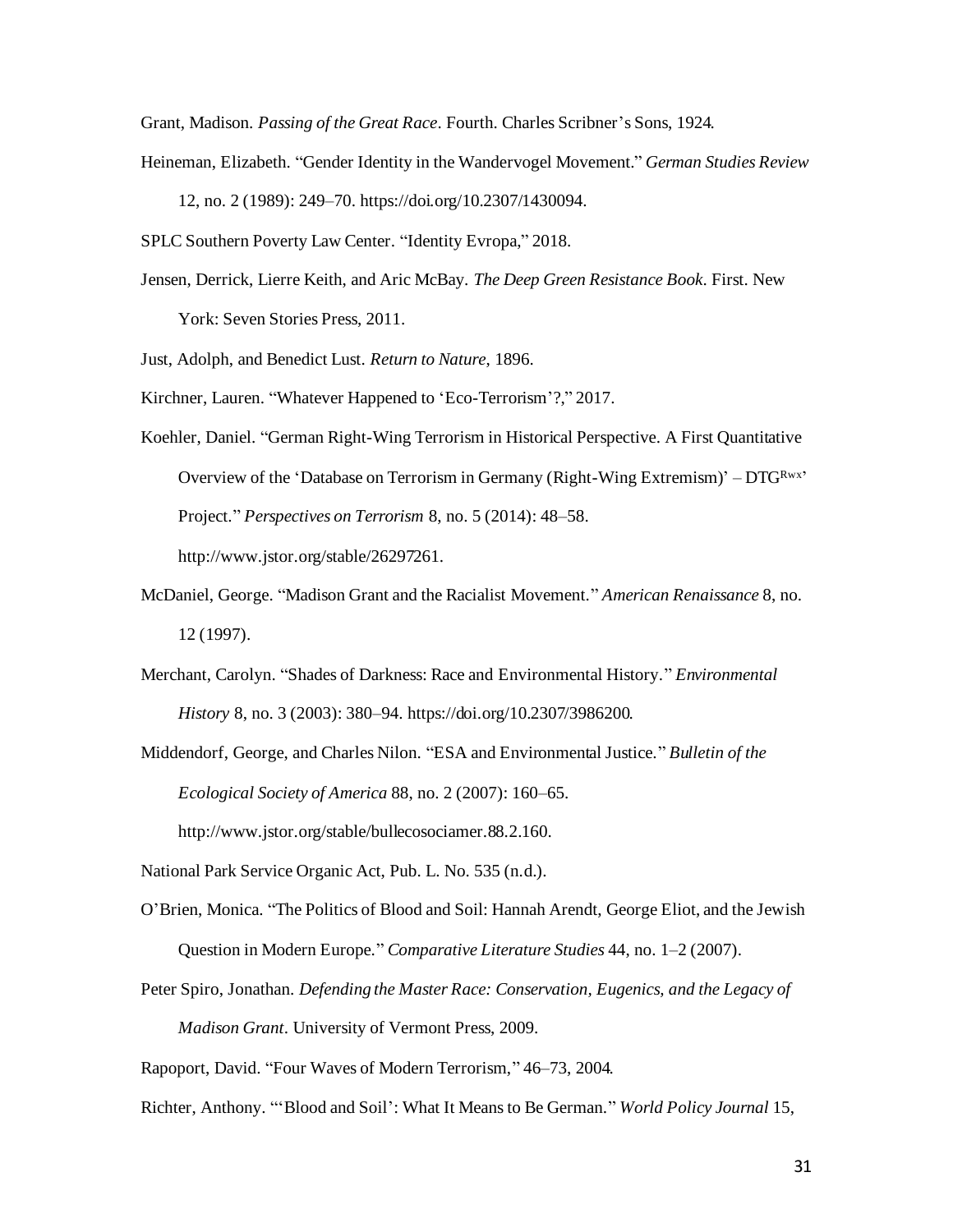no. 4 (1998): 91–98. http://www.jstor.org/stable/40209601.

Roosevelt, Theodore. "The Passing of the Great Race: Review." *HT Scribner*, 1917.

- Tilchin, William N. "Theodore Roosevelt, Anglo-American Relations, and the Jamaica Incident of 1907." *Diplomatic History* 19, no. 3 (1995): 385–405. http://www.jstor.org/stable/24912395.
- Timmons, Abby. "Too Much of a Good Thing: Overcrowding at America's National Parks." *Notre Dame Law Review* 94, no. 2 (2019).

"Visitation Numbers (U.S. National Park Service)," 2017. https://www.nps.gov/aboutus/visitation-numbers.htm.

Vollman, Alexandra. "Overcrowding and Underpaying at National Parks." *Modern Conservationist*, 2019.

Xiao, Xiao, Elizabeth Perry, Robert Manning, Daniel Krymkowski, William Valliere, and Nathan Reigner. "Effects of Transportation on Racial/Ethnic Diversity of National Park Visitors." *Leisure Sciences* 39, no. 2 (March 4, 2017): 126–43.

https://doi.org/10.1080/01490400.2016.1151846.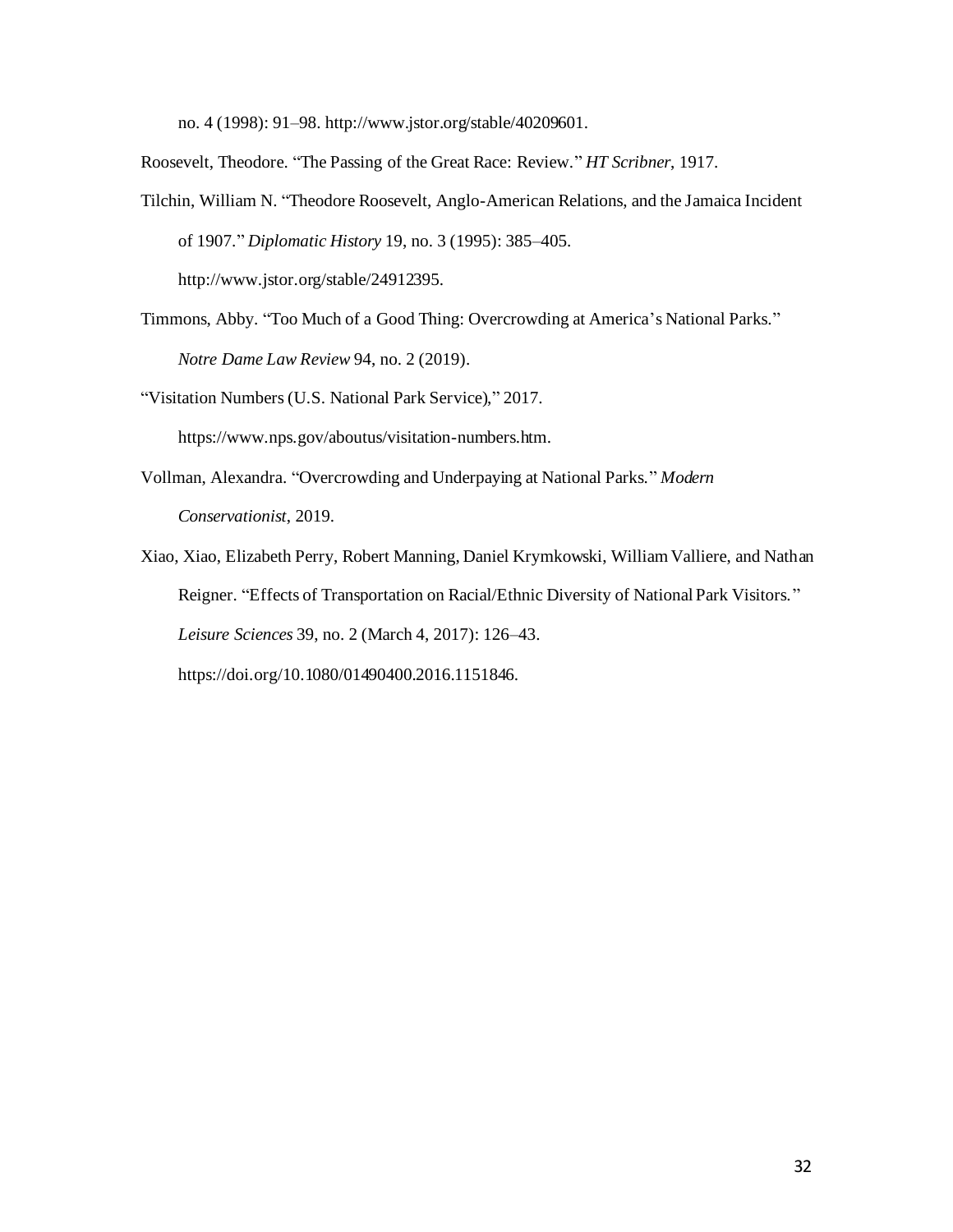# **Appendix**



2)

Jason Kessler arguing against the original denial of the application to march in Charlottesville for the second year.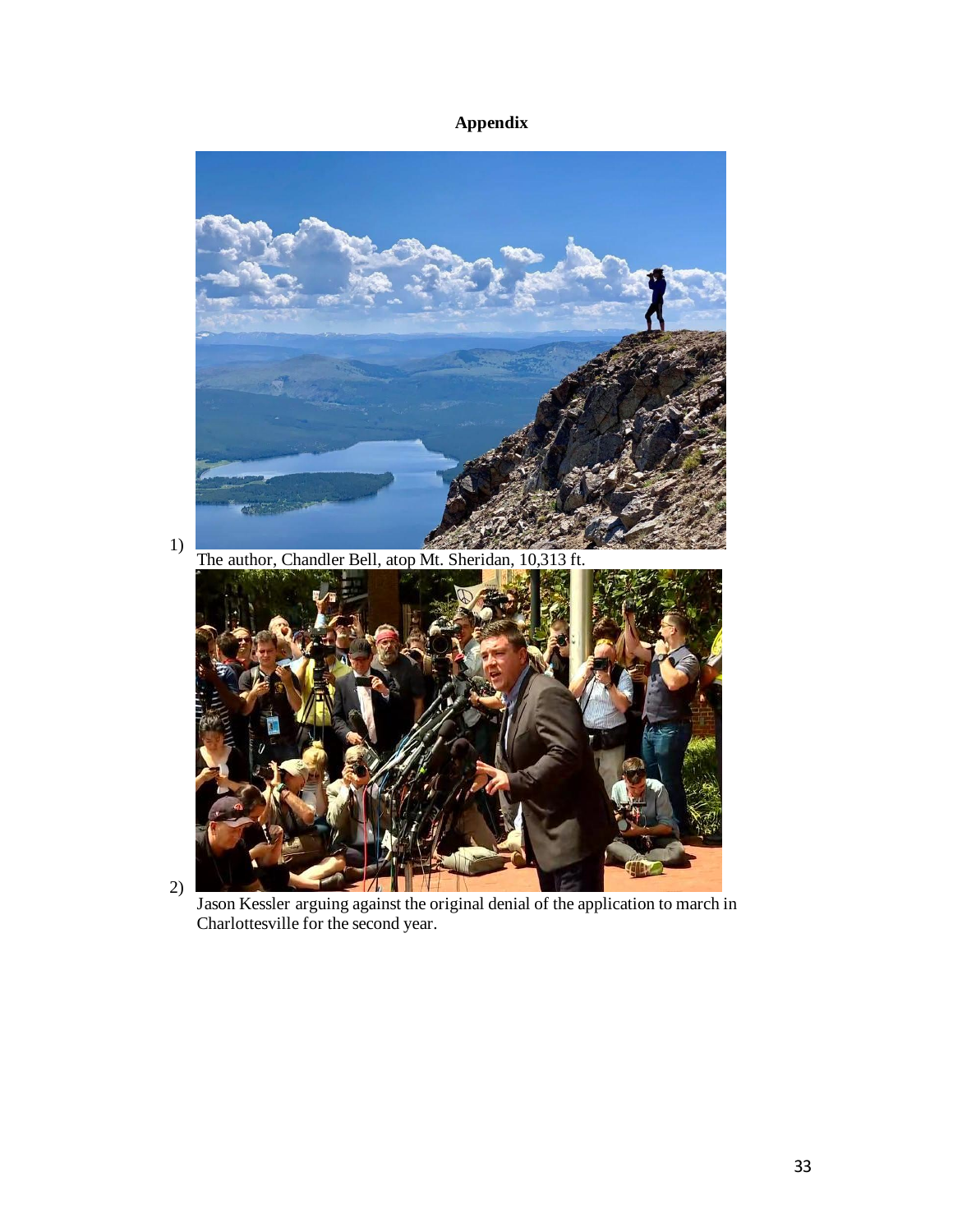

3)

Patrick Casey and members of Identity Europa traveling to cleanup a park in Philadelphia.



4)

Wandervogel members march in unison to the beat of the guitars.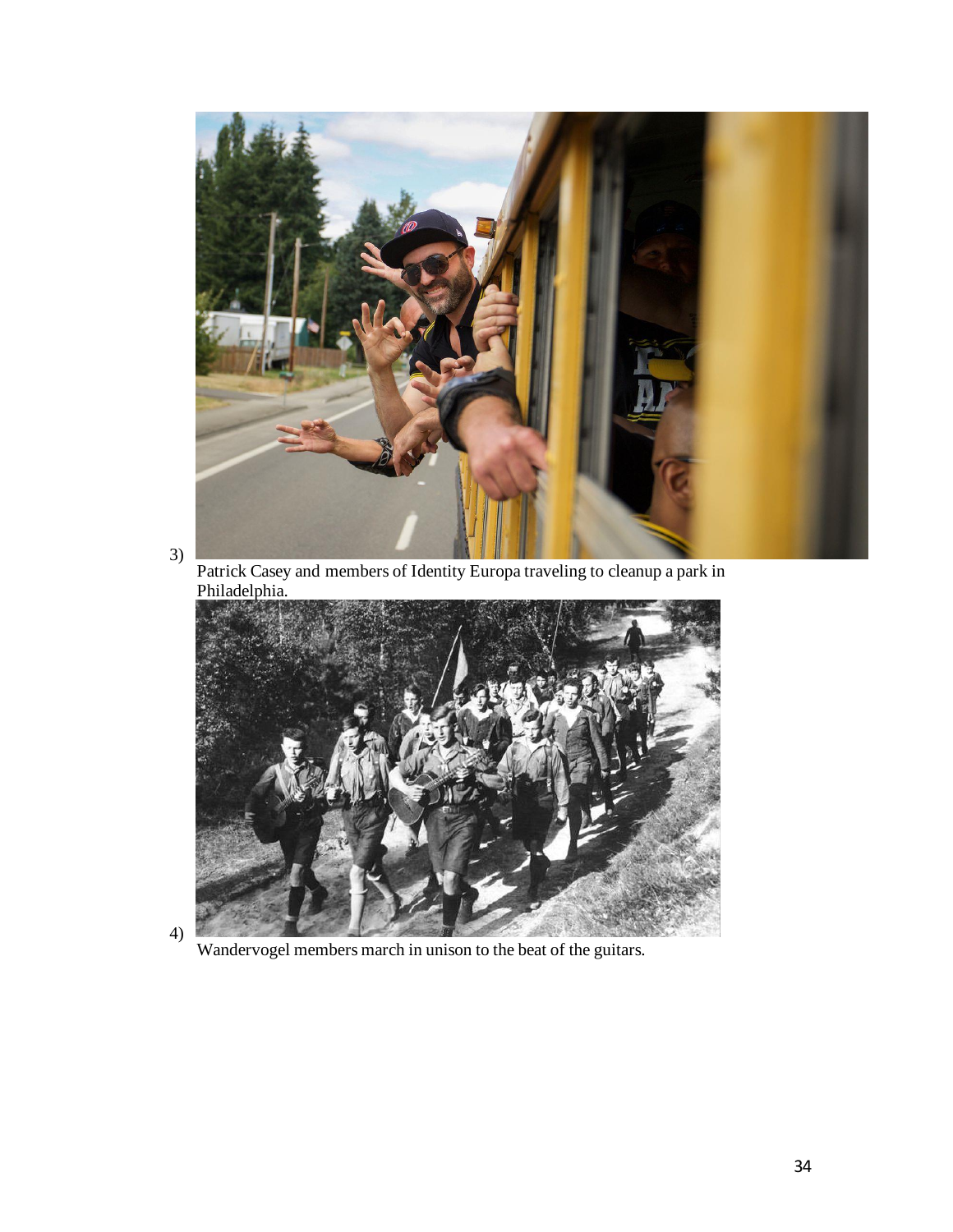

5) Roosevelt and Muir pose for a photograph on top of Glacier Point at Yosemite National Park.



6)

A protestor in New York City showing opposition towards President Trump's call to pull out of the Paris Agreement.